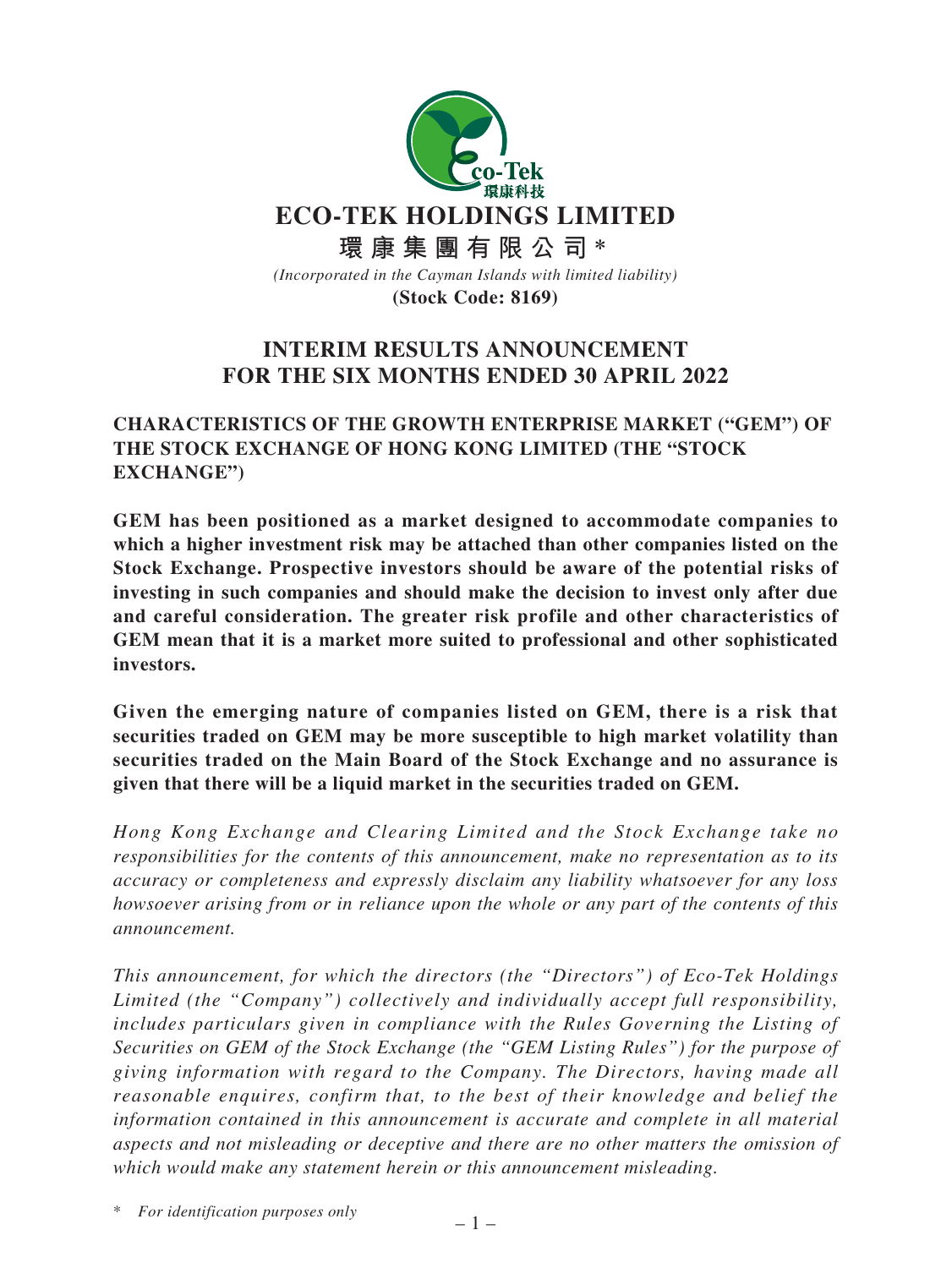# **SUMMARY**

- Revenue for the six months ended 30 April 2022 amounted to HK\$49,740,000 (six months ended 30 April 2021: HK\$59,211,000), representing an decrease of approximately 16% as compared with corresponding period.
- Profit attributable to owners of the Company for the six months ended 30 April 2022 amounted to HK\$3,099,000 (six months ended 30 April 2021 amounted to approximately HK\$1,674,000).
- Basic earnings per share for the six months ended 30 April 2022 amounted to approximately HK0.48 cent (six months ended 30 April 2021 amounted to approximately HK0.26 cent).

# **UNAUDITED INTERIM RESULTS**

The board of Directors (the "Board") of Eco-Tek Holdings Limited (the "Company") is pleased to announce the unaudited consolidated results of the Company and its subsidiaries (the "Group") for the three months and six months ended 30 April 2022 together with the comparative figures as follows:

# **CONDENSED CONSOLIDATED STATEMENT OF COMPREHENSIVE INCOME (UNAUDITED)**

*For the six months ended 30 April 2022*

|                                                    |                | Three months ended 30 April |           | Six months ended 30 April |           |  |
|----------------------------------------------------|----------------|-----------------------------|-----------|---------------------------|-----------|--|
|                                                    |                | 2022                        | 2021      | 2022                      | 2021      |  |
|                                                    | <b>Notes</b>   | <b>HK\$'000</b>             | HK\$'000  | <b>HK\$'000</b>           | HK\$'000  |  |
| Revenue                                            | $\overline{2}$ | 23,085                      | 29,191    | 49,740                    | 59,211    |  |
| Cost of Sales                                      |                | (16,006)                    | (20, 849) | (34, 439)                 | (42, 612) |  |
| <b>Gross profit</b>                                |                | 7,079                       | 8,342     | 15,301                    | 16,599    |  |
| Other income                                       |                | 531                         | 692       | 2,891                     | 940       |  |
| Selling expenses                                   |                | (857)                       | (854)     | (1,959)                   | (2,389)   |  |
| Administrative expenses                            |                | (5,585)                     | (6,244)   | (11,579)                  | (12, 125) |  |
| <b>Profit from operations</b>                      | 4              | 1,168                       | 1,936     | 4,654                     | 3,025     |  |
| Finance costs                                      |                | (249)                       | (348)     | (375)                     | (476)     |  |
| Share of $profit/(loss)$ of                        |                |                             |           |                           |           |  |
| a joint venture                                    |                | 27                          | (155)     | 114                       | (27)      |  |
| Profit before income tax                           |                | 946                         | 1,433     | 4,393                     | 2,522     |  |
| Taxation                                           | 5              | (194)                       | (529)     | (1,294)                   | (848)     |  |
| Profit for the period<br>attributable to owners of |                |                             |           |                           |           |  |
| the Company                                        |                | 752                         | 904       | 3,099                     | 1,674     |  |
|                                                    |                | $-2-$                       |           |                           |           |  |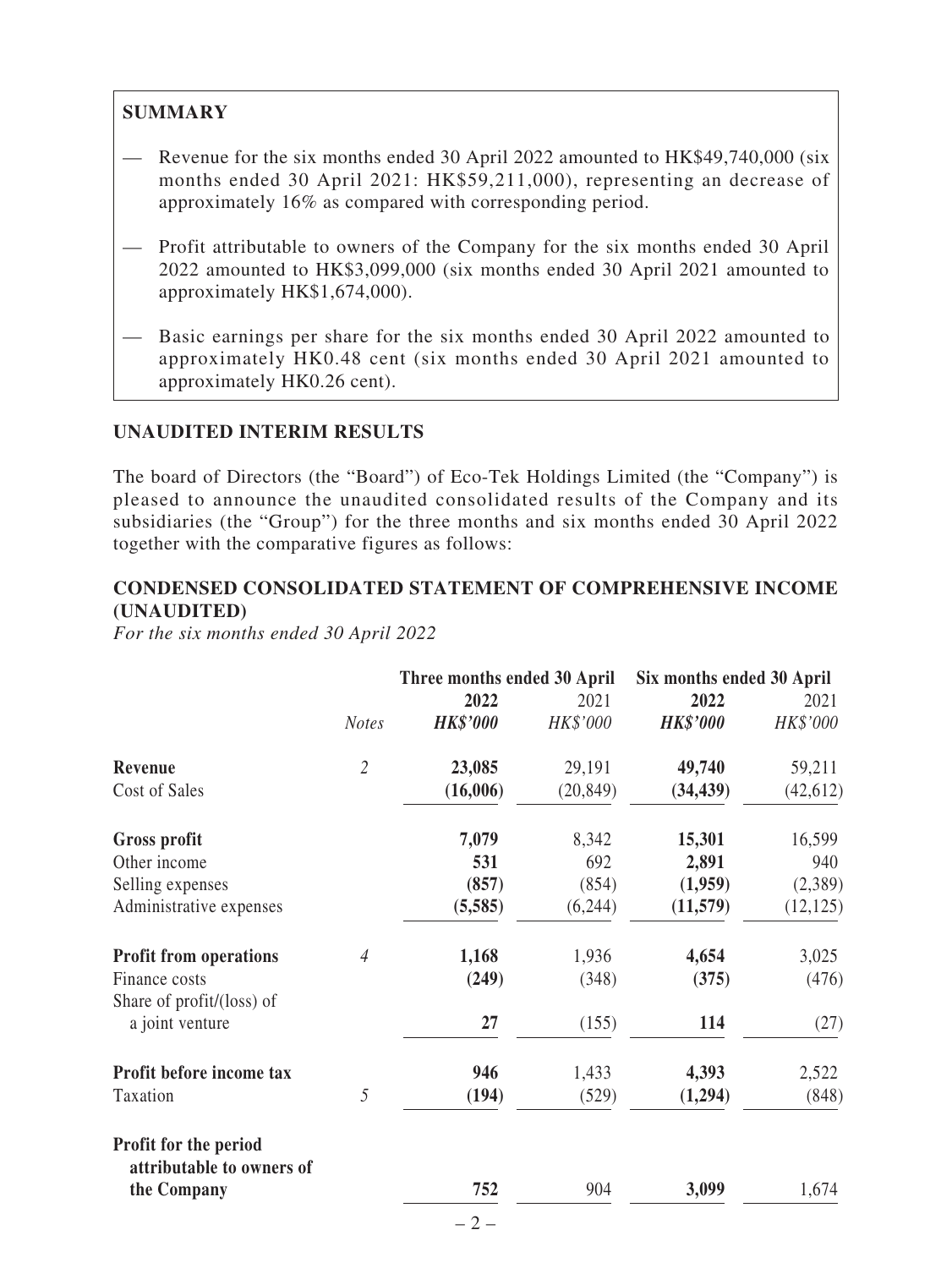|                                   |                | Three months ended 30 April | Six months ended 30 April |                 |              |
|-----------------------------------|----------------|-----------------------------|---------------------------|-----------------|--------------|
|                                   |                | 2022                        | 2021                      | 2022            | 2021         |
|                                   | <b>Notes</b>   | <b>HK\$'000</b>             | HK\$'000                  | <b>HK\$'000</b> | HK\$'000     |
| Other comprehensive income        |                |                             |                           |                 |              |
| for the period                    |                |                             |                           |                 |              |
| - Items that may subsequently     |                |                             |                           |                 |              |
| reclassified to                   |                |                             |                           |                 |              |
| profit and loss                   |                |                             |                           |                 |              |
| Exchange gain on                  |                |                             |                           |                 |              |
| translation of financial          |                |                             |                           |                 |              |
| statements of foreign             |                |                             |                           |                 |              |
| operations                        |                | 1,588                       | 309                       | 3,495           | 3,124        |
| Share of other                    |                |                             |                           |                 |              |
| comprehensive income              |                |                             |                           |                 |              |
| of a joint venture                |                | 5                           | (101)                     | 66              | 118          |
|                                   |                | 1,593                       | 208                       | 3,561           | 3,242        |
|                                   |                |                             |                           |                 |              |
| <b>Total comprehensive income</b> |                |                             |                           |                 |              |
| for the period attributable       |                |                             |                           |                 |              |
| to owners of the Company          |                | 2,345                       | 1,112                     | 6,660           | 4,916        |
|                                   |                |                             |                           |                 |              |
| <b>Earnings per share</b>         |                |                             |                           |                 |              |
| — Basic and diluted               | $\overline{7}$ | HK0.12 cent                 | HK0.14 cent               | HK0.48 cent     | HK 0.26 cent |
|                                   |                |                             |                           |                 |              |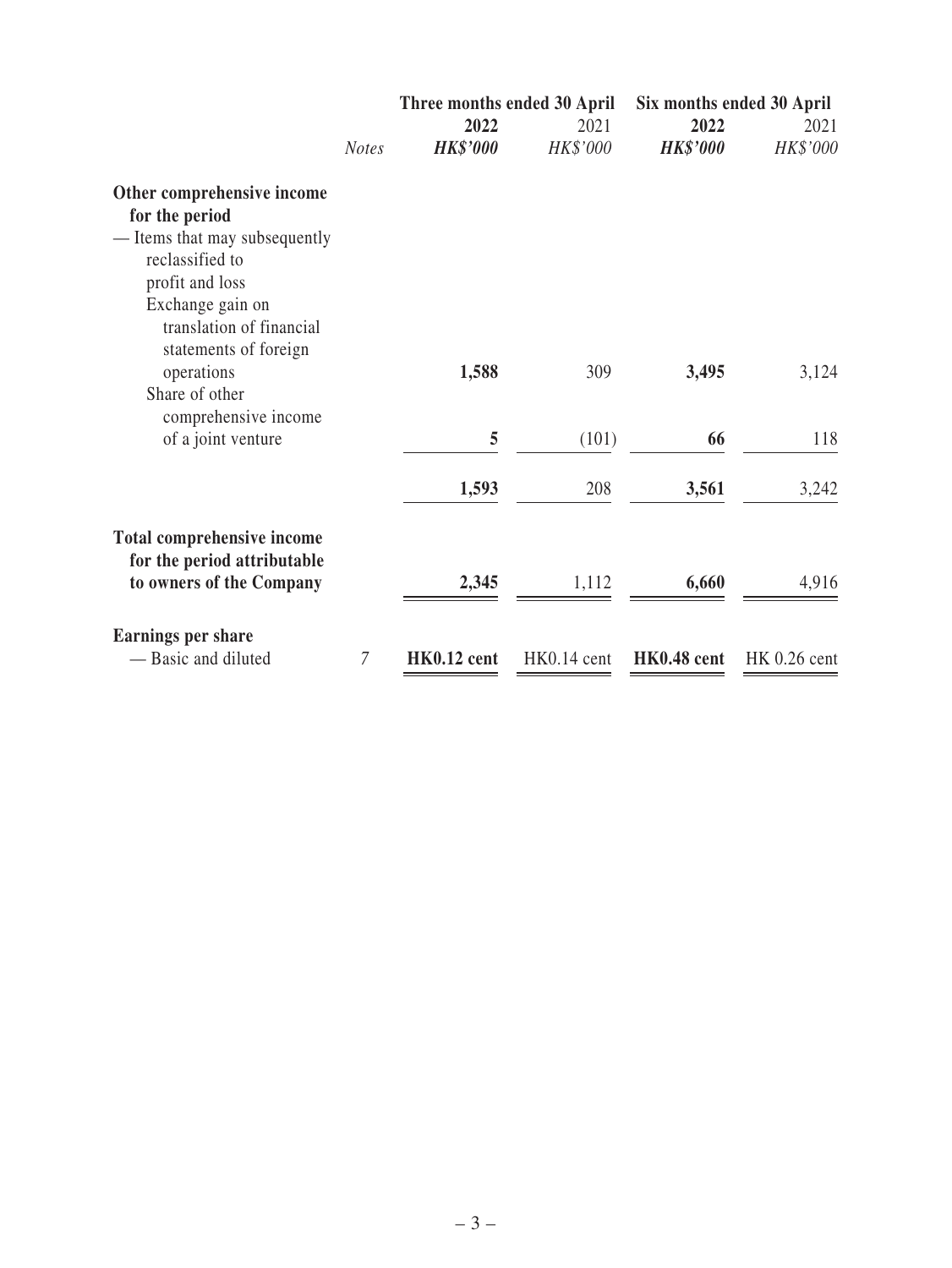# **CONDENSED CONSOLIDATED STATEMENT OF FINANCIAL POSITION** *As at 30 April 2022*

|                                              | <b>Notes</b> | As at<br>30 April<br>2022<br><b>HK\$'000</b><br>(Unaudited) | As at<br>31 October<br>2021<br>HK\$'000<br>(Audited) |
|----------------------------------------------|--------------|-------------------------------------------------------------|------------------------------------------------------|
| <b>ASSETS AND LIABILITIES</b>                |              |                                                             |                                                      |
| <b>Non-current assets</b>                    |              |                                                             |                                                      |
| Property, plant and equipment                | 8            | 73,217                                                      | 73,815                                               |
| Right-of-use assets                          | 9            | 4,537                                                       | 4,801                                                |
| Interest in a joint venture                  |              | 4,519                                                       | 4,339                                                |
| Deferred tax assets                          |              | 491                                                         | 490                                                  |
| Pledged bank deposits                        | 12           | 9,020                                                       | 9,020                                                |
|                                              |              | 91,784                                                      | 92,465                                               |
| <b>Current assets</b>                        |              |                                                             |                                                      |
| Inventories                                  | 10           | 14,090                                                      | 14,216                                               |
| Accounts receivable                          | 11           | 21,082                                                      | 21,312                                               |
| Deposits, prepayments and other receivables  |              | 8,817                                                       | 6,103                                                |
| Cash and cash equivalents                    | 12           | 53,795                                                      | 63,270                                               |
|                                              |              | 97,784                                                      | 104,901                                              |
| <b>Current liabilities</b>                   |              |                                                             |                                                      |
| Accounts payable                             | 14           | 17,364                                                      | 20,138                                               |
| Accrued liabilities and other payables       |              | 20,178                                                      | 28,958                                               |
| <b>Contract liabilities</b>                  | 15           | 7,559                                                       | 6,115                                                |
| Lease liabilities                            |              | 304                                                         | 304                                                  |
| Loan from a shareholder                      | 16           | 500                                                         | 4,391                                                |
| Provision for tax                            |              | 7,223                                                       | 11,323                                               |
|                                              |              | 53,128                                                      | 71,229                                               |
| <b>Net current assets</b>                    |              | 44,656                                                      | 33,672                                               |
| <b>Total assets less current liabilities</b> |              | 136,440                                                     | 126,137                                              |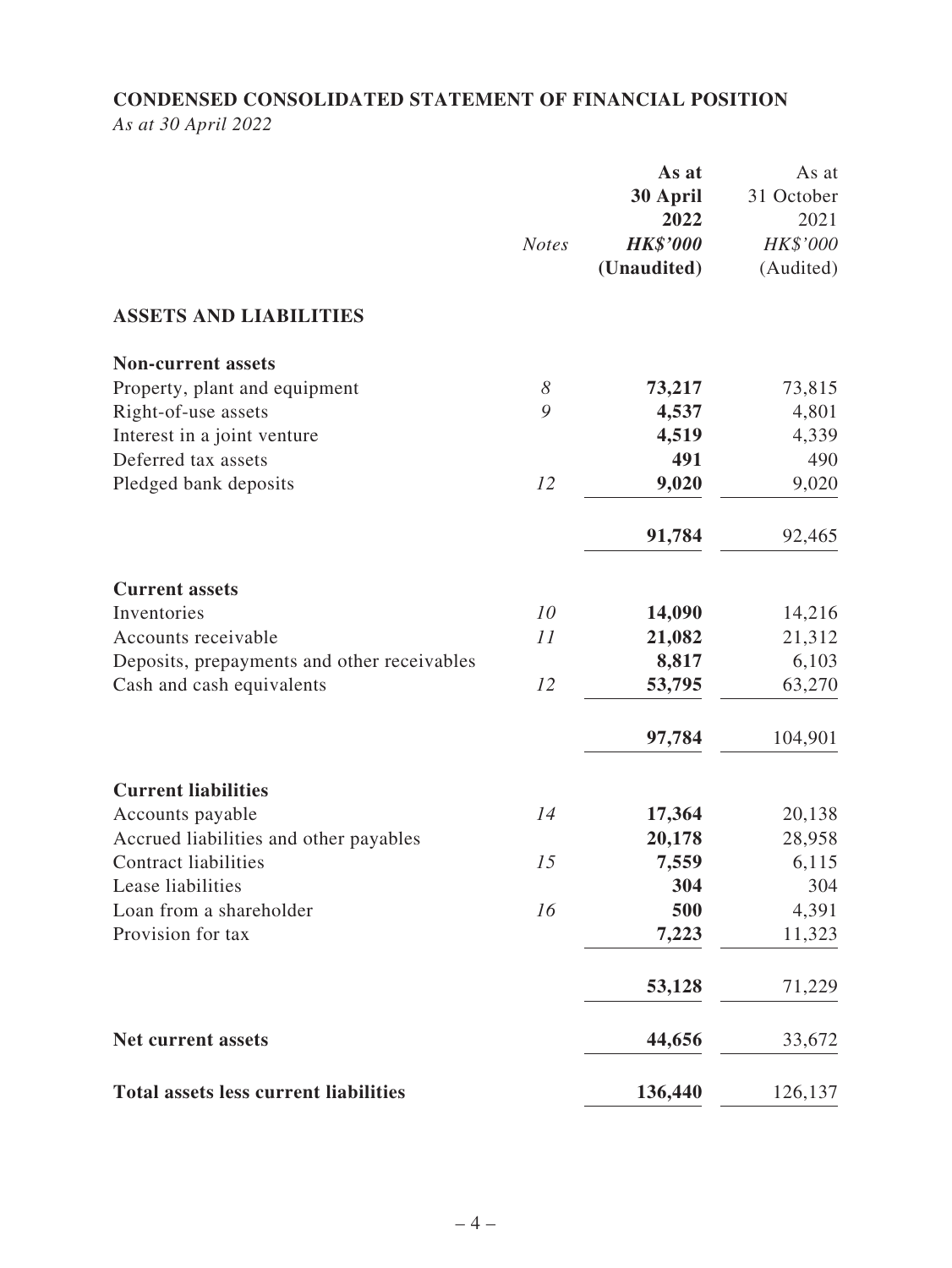|                                                     |              | As at           | As at      |
|-----------------------------------------------------|--------------|-----------------|------------|
|                                                     |              | 30 April        | 31 October |
|                                                     |              | 2022            | 2021       |
|                                                     | <b>Notes</b> | <b>HK\$'000</b> | HK\$'000   |
|                                                     |              | (Unaudited)     | (Audited)  |
| <b>Non-current liabilities</b>                      |              |                 |            |
| Lease liabilities                                   |              | 151             | 214        |
| Other payables                                      |              |                 | 185        |
| Loan from a shareholder                             | 16           | 13,391          | 9,500      |
|                                                     |              | 13,542          | 9,899      |
| <b>Net assets</b>                                   |              | 122,898         | 116,238    |
| <b>EQUITY</b>                                       |              |                 |            |
| <b>Equity attributable to owners of the Company</b> |              |                 |            |
| Share capital                                       |              | 6,495           | 6,495      |
| Share premium                                       |              | 19,586          | 19,586     |
| Capital reserve                                     |              | 95              | 95         |
| Other reserve                                       |              | 13,015          | 13,015     |
| Exchange translation reserve                        |              | 24,222          | 20,661     |
| Capital contribution reserve                        |              | 7,971           | 7,971      |
| Retained profits                                    |              | 51,514          | 48,415     |
| <b>Total equity</b>                                 |              | 122,898         | 116,238    |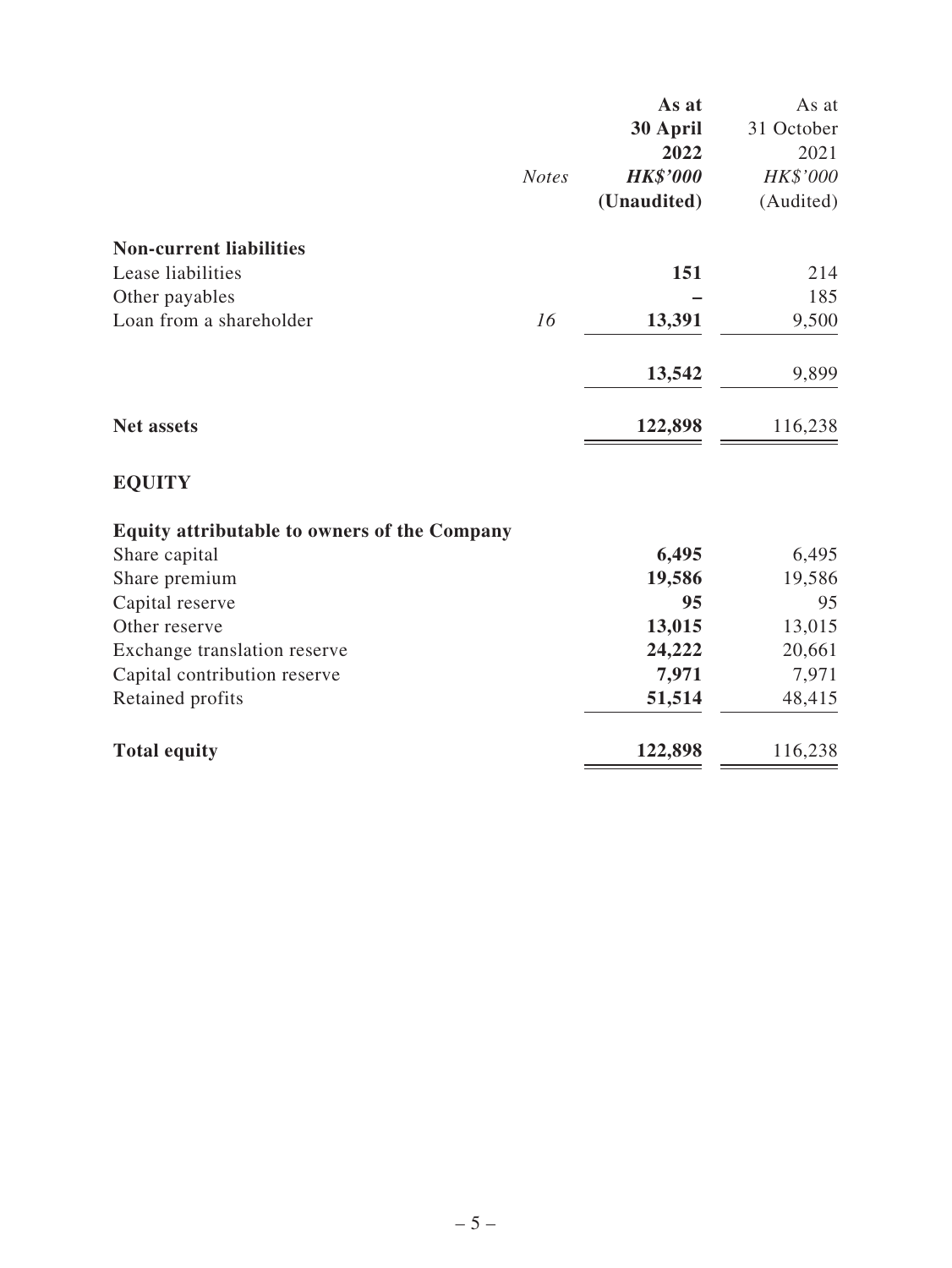# **CONDENSED CONSOLIDATED STATEMENT OF CASH FLOWS (UNAUDITED)**

|                                                        | <b>Six months Ended 30 April</b> |          |  |
|--------------------------------------------------------|----------------------------------|----------|--|
|                                                        | 2022                             | 2021     |  |
|                                                        | <b>HK\$'000</b>                  | HK\$'000 |  |
| Net cash used in operating activities                  | (7,258)                          | (7,099)  |  |
| Net cash used in investing activities                  | (1,558)                          | (976)    |  |
| Net cash (used in)/generated from financing activities | (560)                            | 1,935    |  |
| Decrease in cash and cash equivalents                  | (9,376)                          | (6,140)  |  |
| Effect of foreign exchange rate changes                | (99)                             | (401)    |  |
| Cash and cash equivalents at beginning of the period   | 63,270                           | 55,807   |  |
| Cash and cash equivalents at end of the period         | 53,795                           | 49,266   |  |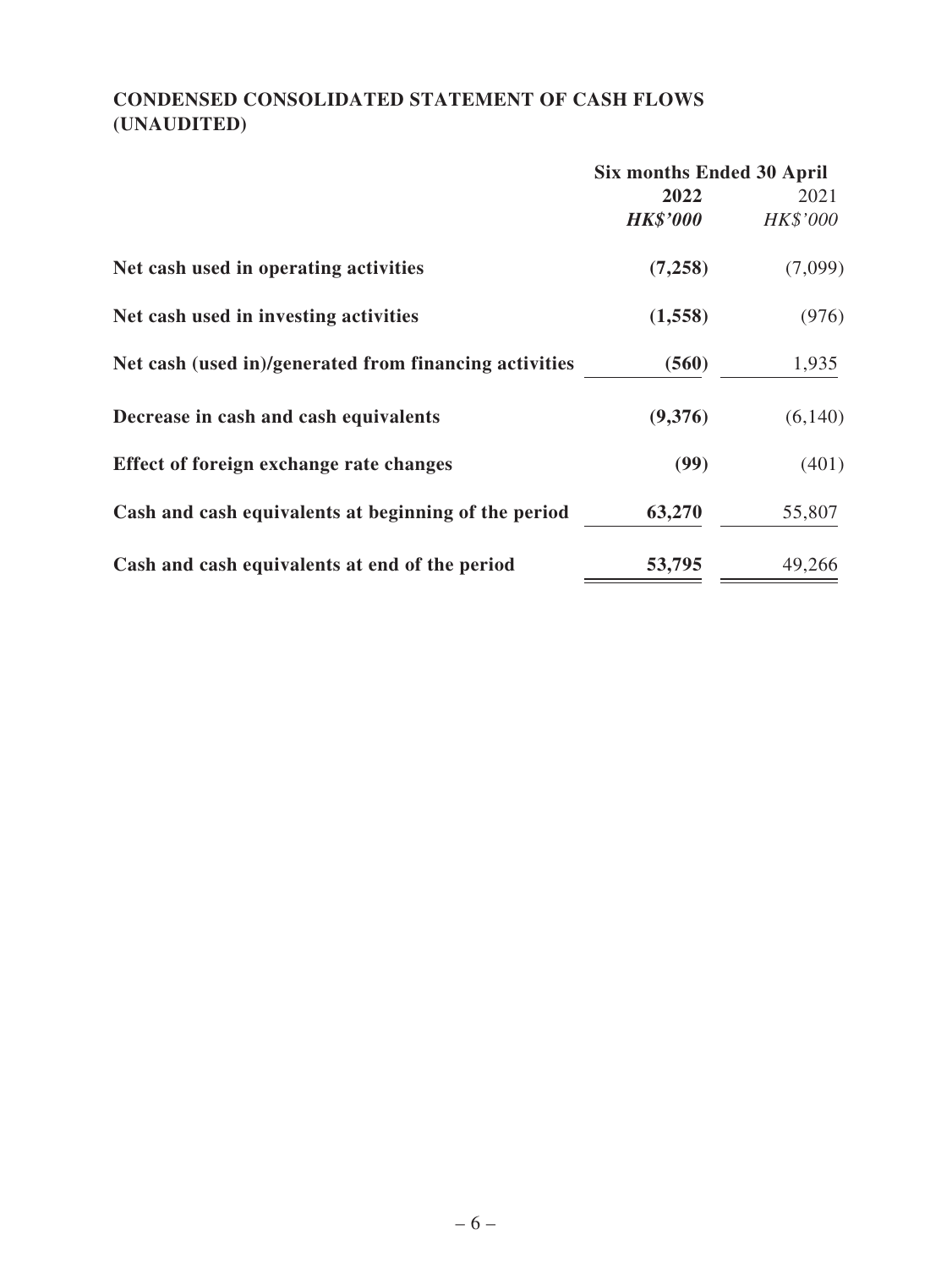# **CONDENSED CONSOLIDATED STATEMENT OF CHANGES IN EQUITY (UNAUDITED)**

*For the six months ended 30 April 2022*

|                                              |                                     |                                     | Equity attributable to owners of the Company |                              |                                                       |                                                |                                        |                          |
|----------------------------------------------|-------------------------------------|-------------------------------------|----------------------------------------------|------------------------------|-------------------------------------------------------|------------------------------------------------|----------------------------------------|--------------------------|
|                                              | <b>Share</b><br>capital<br>HK\$'000 | <b>Share</b><br>premium<br>HK\$'000 | Capital<br>reserve<br>HK\$'000               | Other<br>reserve<br>HK\$'000 | <b>Exchange</b><br>translation<br>reserve<br>HK\$'000 | Capital<br>contribution<br>reserve<br>HK\$'000 | <b>Retained</b><br>profits<br>HK\$'000 | <b>Total</b><br>HK\$'000 |
| At 1 November 2020                           | 6,495                               | 19,586                              | 95                                           | 13,015                       | 11,770                                                | 7,971                                          | 43,353                                 | 102,285                  |
| Profit for the period                        |                                     |                                     | ۳                                            |                              |                                                       |                                                | 1,674                                  | 1,674                    |
| Other comprehensive income for<br>the period |                                     |                                     |                                              |                              | 3,242                                                 |                                                |                                        | 3,242                    |
| Total comprehensive income for the period    |                                     |                                     |                                              |                              | 3,242                                                 |                                                | 1,674                                  | 4,916                    |
| At 30 April 2021                             | 6,495                               | 19,586                              | 95                                           | 13,015                       | 15,012                                                | 7,971                                          | 45,027                                 | 107,201                  |
| At 1 November 2021                           | 6,495                               | 19,586                              | 95                                           | 13,015                       | 20,661                                                | 7,971                                          | 48,415                                 | 116,238                  |
| Profit for the period                        |                                     |                                     | $\overline{\phantom{0}}$                     |                              |                                                       |                                                | 3,099                                  | 3,099                    |
| Other comprehensive income for<br>the period |                                     |                                     |                                              |                              | 3,561                                                 |                                                |                                        | 3,561                    |
| Total comprehensive income for<br>the period |                                     |                                     |                                              |                              | 3,561                                                 |                                                | 3,099                                  | 6,660                    |
| At 30 April 2022                             | 6,495                               | 19,586                              | 95                                           | 13,015                       | 24,222                                                | 7,971                                          | 51,514                                 | 122,898                  |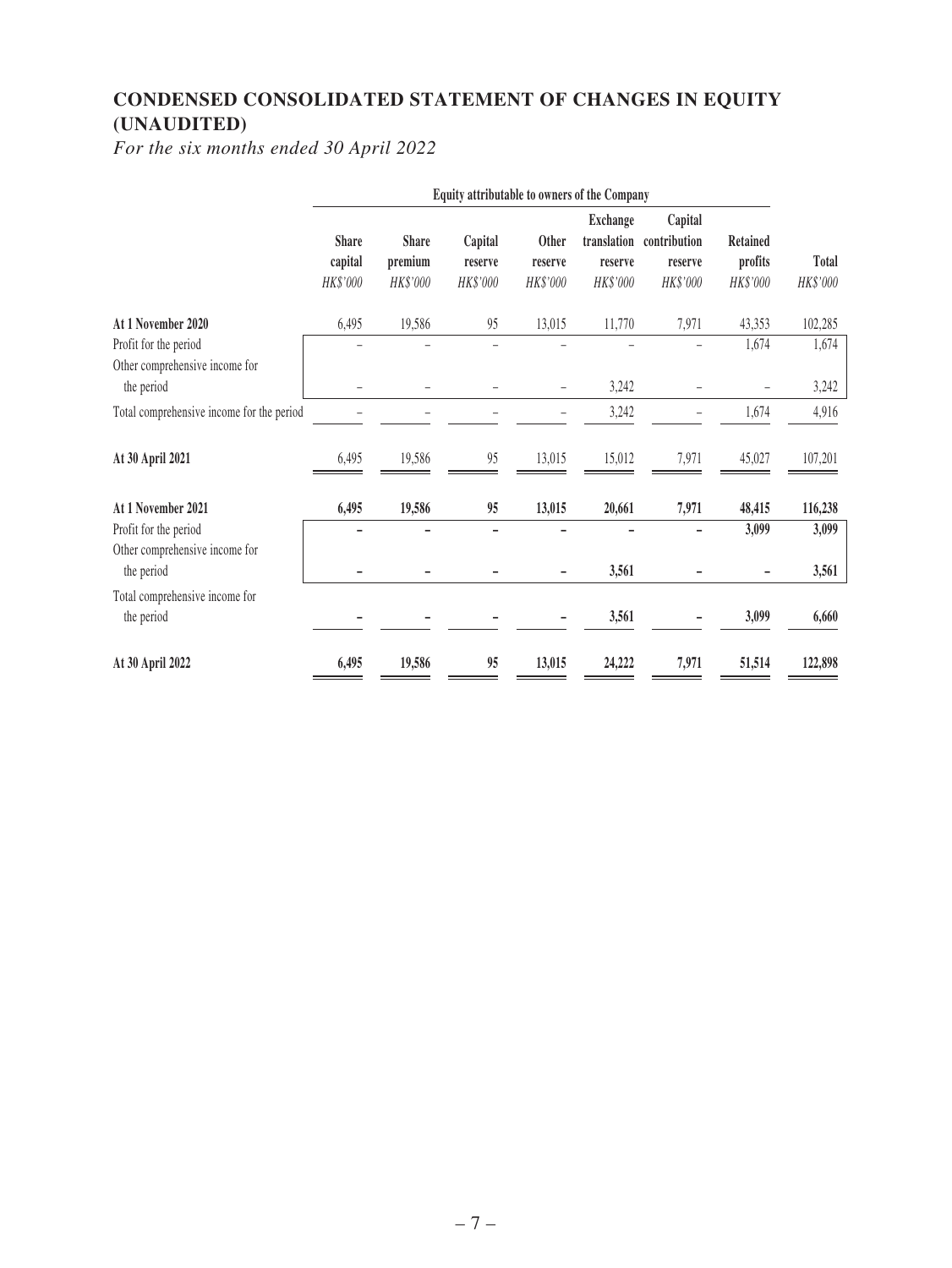## **NOTES TO THE CONDENSED CONSOLIDATED FINANCIAL STATEMENTS (UNAUDITED)**

### **1. BASIS OF PREPARATION**

Eco-Tek Holdings Limited (the "Company") is a limited liability company incorporated and domiciled in the Cayman Islands. The Company's shares are listed on the GEM of the Stock Exchange since 5 December 2001.

The unaudited condensed consolidated financial statements for the six months ended 30 April 2022 are presented in Hong Kong dollars ("HK\$"). Other than those subsidiaries established in the People's Republic of China (the "PRC") whose functional currency is Renminbi ("RMB"), the functional currency of the Company and its subsidiaries are HK\$.

The unaudited condensed consolidated financial statements for the six months ended 30 April 2022 are prepared in accordance with Hong Kong Financial Reporting Standard ("HKFRSs") which collective term includes all applicable individual HKFRSs, Hong Kong Accounting Standards and interpretations issued by the Hong Kong Institutes of Certified Public Accountants ("HKICPA"). The unaudited condensed consolidated financial statements also include the applicable disclosure requirements of the Hong Kong Companies Ordinance and the GEM Listing Rules.

The unaudited condensed consolidated financial statement for the six months ended 30 April 2022 should be read in conjunction with audited consolidated financial statements and notes thereto for the year ended 31 October 2021 ("2021 Audited Consolidated financial statements"). The significant accounting policies that have been used in the preparation of these unaudited consolidated financial statements are consistent with those followed in the preparation of 2021 Audited Consolidated financial statements It should be noted that accounting estimates and assumptions are used in preparation of the unaudited consolidated financial statements. Although these estimates are based on management's best knowledge and judgement of current events and actions, actual results may ultimately differ from those estimates.

The HKICPA has issued certain new and revised HKFRSs. For those which are effective for accounting period beginning on 1 November 2021, the adoption of the new HKFRSs had no material impact on how the results and financial positions for the current and prior periods have been prepared and presented. For those which are not yet effective and have not been early adopted in prior accounting periods, the Group is in the process of making an assessment of the potential impact of the new pronouncement.

#### **2. REVENUE**

Revenue, which is also the Group's turnover, represented during the period comprised the following:

|                               | Three months ended 30 April |             | Six months ended 30 April |             |
|-------------------------------|-----------------------------|-------------|---------------------------|-------------|
|                               | 2022                        | 2021        | 2022                      | 2021        |
|                               | <b>HK\$'000</b>             | HK\$'000    | <b>HK\$'000</b>           | HK\$'000    |
|                               | (Unaudited)                 | (Unaudited) | (Unaudited)               | (Unaudited) |
| Water supply plant            | 6,587                       | 7,092       | 17,122                    | 13,289      |
| Environment-friendly products | 16,498                      | 22,099      | 32,618                    | 45,922      |
|                               | 23,085                      | 29.191      | 49,740                    | 59,211      |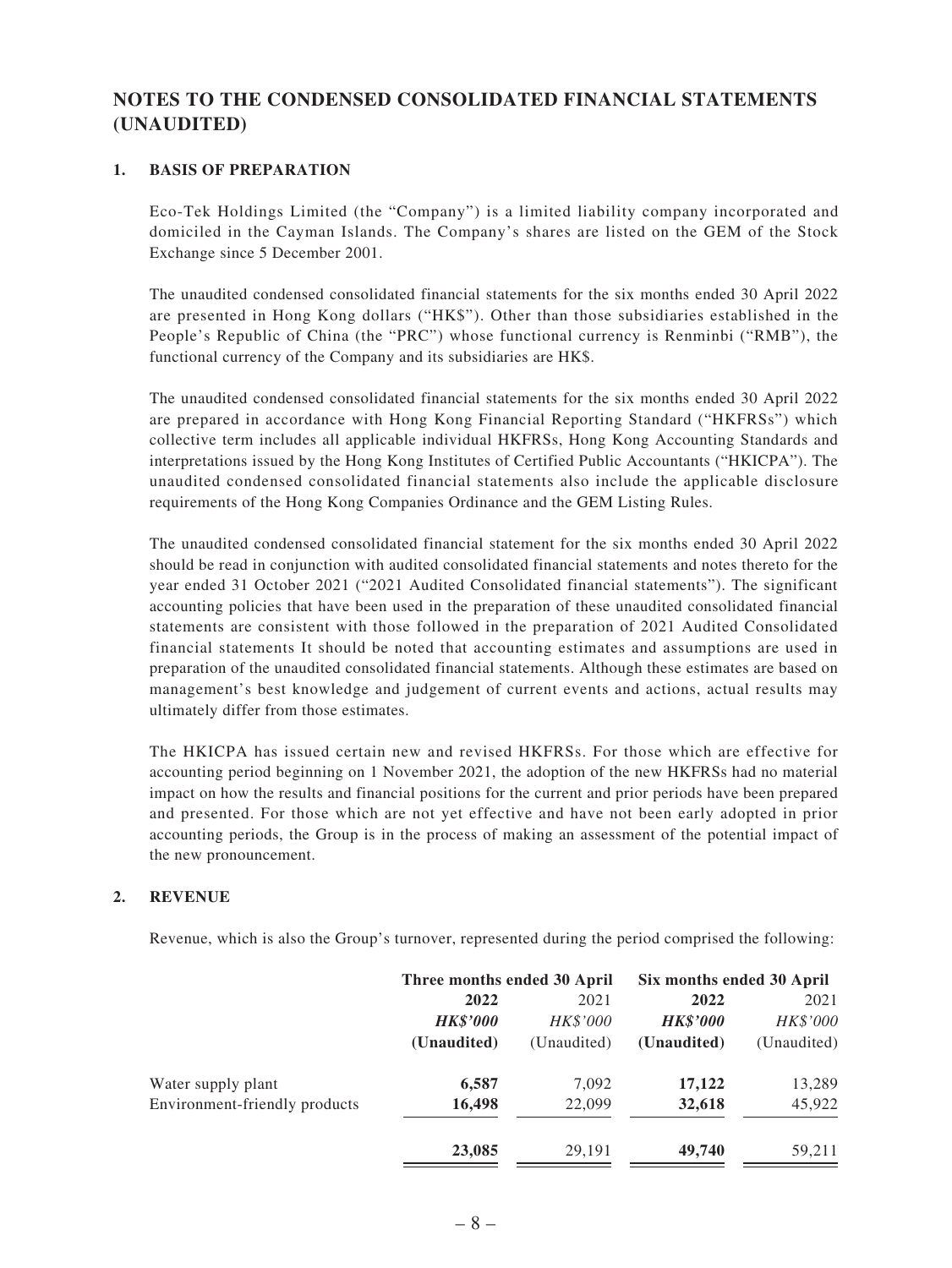### **3. SEGMENT INFORMATION**

The chief operating decision-maker is identified as executive directors. The executive directors have identified the Group's two services lines as reportable segments as follows:

| Environment-friendly products | : Sales of general and industrial environment-friendly |
|-------------------------------|--------------------------------------------------------|
|                               | products, components and other related accessories     |
|                               |                                                        |

Water supply plant : Supply of processed water in the PRC

These operating segments are monitored and strategic decisions are made on the basis of adjusted segment operating results.

|                                 |                 | <b>Environment-friendly</b> |                           |             |                           |             |  |  |
|---------------------------------|-----------------|-----------------------------|---------------------------|-------------|---------------------------|-------------|--|--|
|                                 |                 | Water supply plant          | <b>Total</b>              |             |                           |             |  |  |
|                                 |                 | Six months ended 30 April   | Six months ended 30 April |             | Six months ended 30 April |             |  |  |
|                                 | 2022            | 2021                        | 2022                      | 2021        | 2022                      | 2021        |  |  |
|                                 | <b>HK\$'000</b> | HK\$'000                    | <b>HK\$'000</b>           | HK\$'000    | <b>HK\$'000</b>           | HK\$'000    |  |  |
|                                 | (Unaudited)     | (Unaudited)                 | (Unaudited)               | (Unaudited) | (Unaudited)               | (Unaudited) |  |  |
| Revenue from external           |                 |                             |                           |             |                           |             |  |  |
| customers                       | 17,122          | 13,289                      | 32,618                    | 45,922      | 49,740                    | 59,211      |  |  |
| Reportable segment revenue      | 17,122          | 13,289                      | 32,618                    | 45,922      | 49,740                    | 59,211      |  |  |
| Reportable segment profit       | 5,282           | 5,198                       | 8,060                     | 9,012       | 13,342                    | 14,210      |  |  |
| Interest income                 | 11              | 319                         |                           |             | 11                        | 389         |  |  |
| Depreciation                    | 2,086           | 2,046                       | 129                       | 1,250       | 2,215                     | 3,296       |  |  |
| Reversal of provision for       |                 |                             |                           |             |                           |             |  |  |
| slow-moving inventories, net    |                 |                             | (609)                     | (697)       | (609)                     | (697)       |  |  |
| Additions to non-current assets | 1,473           | 970                         | 85                        | 6           | 1,558                     | 976         |  |  |
| Reportable segment assets       | 123,215         | 120,569                     | 60,846                    | 64,305      | 184,061                   | 184,874     |  |  |
| Reportable segment liabilities  | 24,057          | 43,150                      | 27,360                    | 24,812      | 51,417                    | 67,962      |  |  |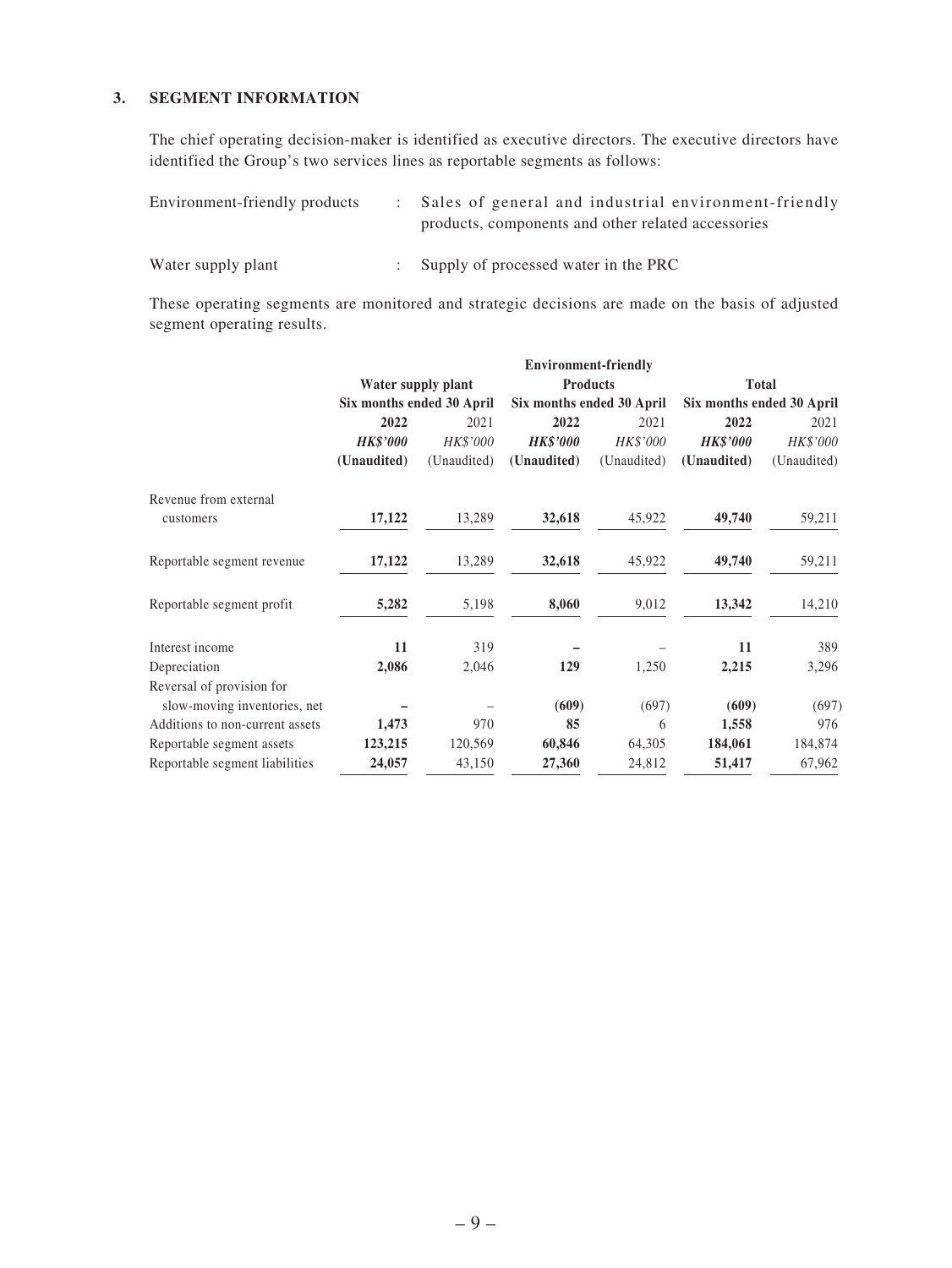The total's presented for the Group's operating segments reconcile to the Group's key financial figures as presented in the unaudited consolidated financial statements as follows:

|                                           | Six months ended 30 April |             |
|-------------------------------------------|---------------------------|-------------|
|                                           | 2022                      | 2021        |
|                                           | <b>HK\$'000</b>           | HK\$'000    |
|                                           | (Unaudited)               | (Unaudited) |
| Reportable segment revenue                | 49,740                    | 59,211      |
| Group revenue                             | 49,740                    | 59,211      |
| Reportable segment profit                 | 13,342                    | 14,210      |
| Other corporate expenses                  | (8,688)                   | (11, 185)   |
| Finance costs                             | (375)                     | (476)       |
| Share of profit/(loss) of a joint venture | 114                       | (27)        |
| Profit before income tax                  | 4,393                     | 2,522       |
|                                           | As at                     | As at       |
|                                           | 30 April                  | 30 April    |
|                                           | 2022                      | 2021        |
|                                           | <b>HK\$'000</b>           | HK\$'000    |
|                                           | (Unaudited)               | (Unaudited) |
| Reportable segment assets                 | 184,061                   | 184,874     |
| Interest in a joint venture               | 4,519                     | 3,931       |
| Other corporate assets                    | 988                       | 1,611       |
| Group assets                              | 189,568                   | 190,416     |
| Reportable segment liabilities            | 51,417                    | 67,962      |
| Loan from a shareholder                   | 13,891                    | 13,891      |
| Deferred tax liabilities                  |                           | 141         |
| Other corporate liabilities               | 1,362                     | 1,221       |
| Group liabilities                         | 66,670                    | 83,215      |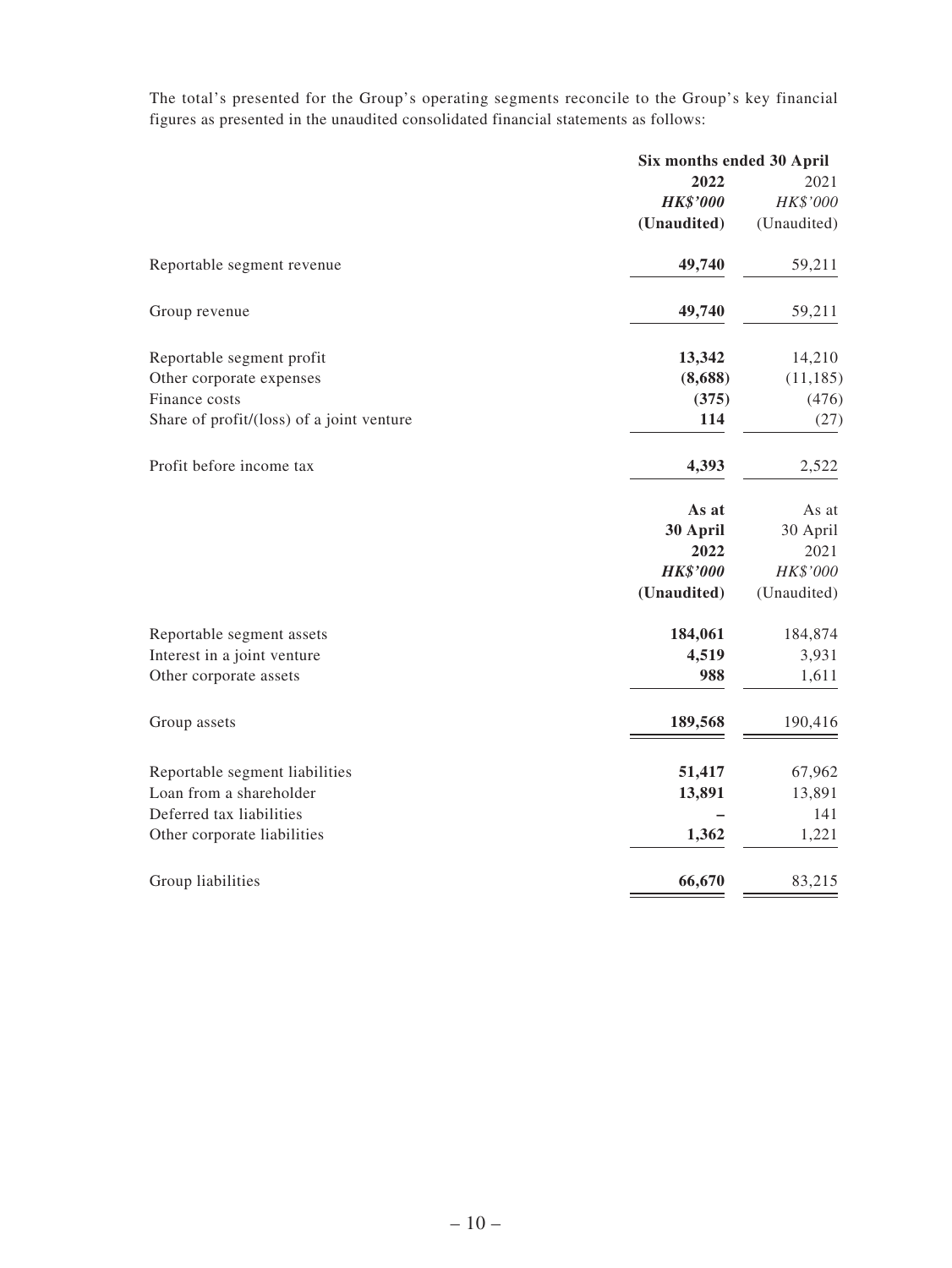#### **4. PROFIT FROM OPERATIONS**

Profit from operations is arrived at after charging/(crediting):

|                                     | Three months ended 30 April |             | Six months ended 30 April |             |  |
|-------------------------------------|-----------------------------|-------------|---------------------------|-------------|--|
|                                     | 2022                        | 2021        | 2022                      | 2021        |  |
|                                     | <b>HK\$'000</b>             | HK\$'000    | <b>HK\$'000</b>           | HK\$'000    |  |
|                                     | (Unaudited)                 | (Unaudited) | (Unaudited)               | (Unaudited) |  |
| Auditor's remuneration              |                             |             |                           |             |  |
| - Provision for the period          | 227                         | 302         | 453                       | 604         |  |
| Cost of inventories recognised      |                             |             |                           |             |  |
| as expenses, including              | 16,006                      | 20,849      | 34,439                    | 42,612      |  |
| — Reversal provision for            |                             |             |                           |             |  |
| slow-moving inventories             |                             |             | (609)                     | (697)       |  |
| Depreciation of property,           |                             |             |                           |             |  |
| plant and equipment                 | 1,108                       | 998         | 2,215                     | 2,081       |  |
| Depreciation of right-of-use assets | 146                         | 607         | 291                       | 1,215       |  |
| Exchange (gain)/loss, net           | (195)                       | 108         | (513)                     | 108         |  |
| Short term lease expenses           | 310                         | 185         | 620                       | 371         |  |
| Staff costs (including directors'   |                             |             |                           |             |  |
| remuneration)                       |                             |             |                           |             |  |
| - Wages and salaries                | 3,703                       | 3,648       | 7,405                     | 7,296       |  |
| - Pension scheme contributions      | 249                         | 247         | 588                       | 493         |  |
|                                     | 3,952                       | 3,895       | 7,993                     | 7,789       |  |

#### **5. TAXATION**

|              | Three months ended 30 April |             | Six months ended 30 April |             |  |
|--------------|-----------------------------|-------------|---------------------------|-------------|--|
|              | 2022                        | 2021        | 2022                      | 2021        |  |
|              | <b>HK\$'000</b>             | HK\$'000    | <b>HK\$'000</b>           | HK\$'000    |  |
|              | (Unaudited)                 | (Unaudited) | (Unaudited)               | (Unaudited) |  |
| Current tax: |                             |             |                           |             |  |
| — PRC        | 194                         | 529         | 1,294                     | 848         |  |
| — Hong Kong  |                             |             |                           |             |  |
|              | 194                         | 529         | 1,294                     | 848         |  |

Hong Kong profits tax has been provided for at 8.25% (2021: 8.25%) on the first HK\$2 million of the estimated assessable profits and 16.5% on the estimated assessable profits above HK\$2 million for the six months ended 30 April 2022 and 2021.

The subsidiaries of the Company established in the PRC are subject to the PRC enterprise income tax. PRC enterprise income tax has been provided at the rate of 25% (2021: 25%) on the estimated assessable profits arising in the PRC for the period.

### **6. INTERIM DIVIDENDS**

The Board does not recommend the payment of an interim dividend for the six months ended 30 April 2022 (2021: Nil).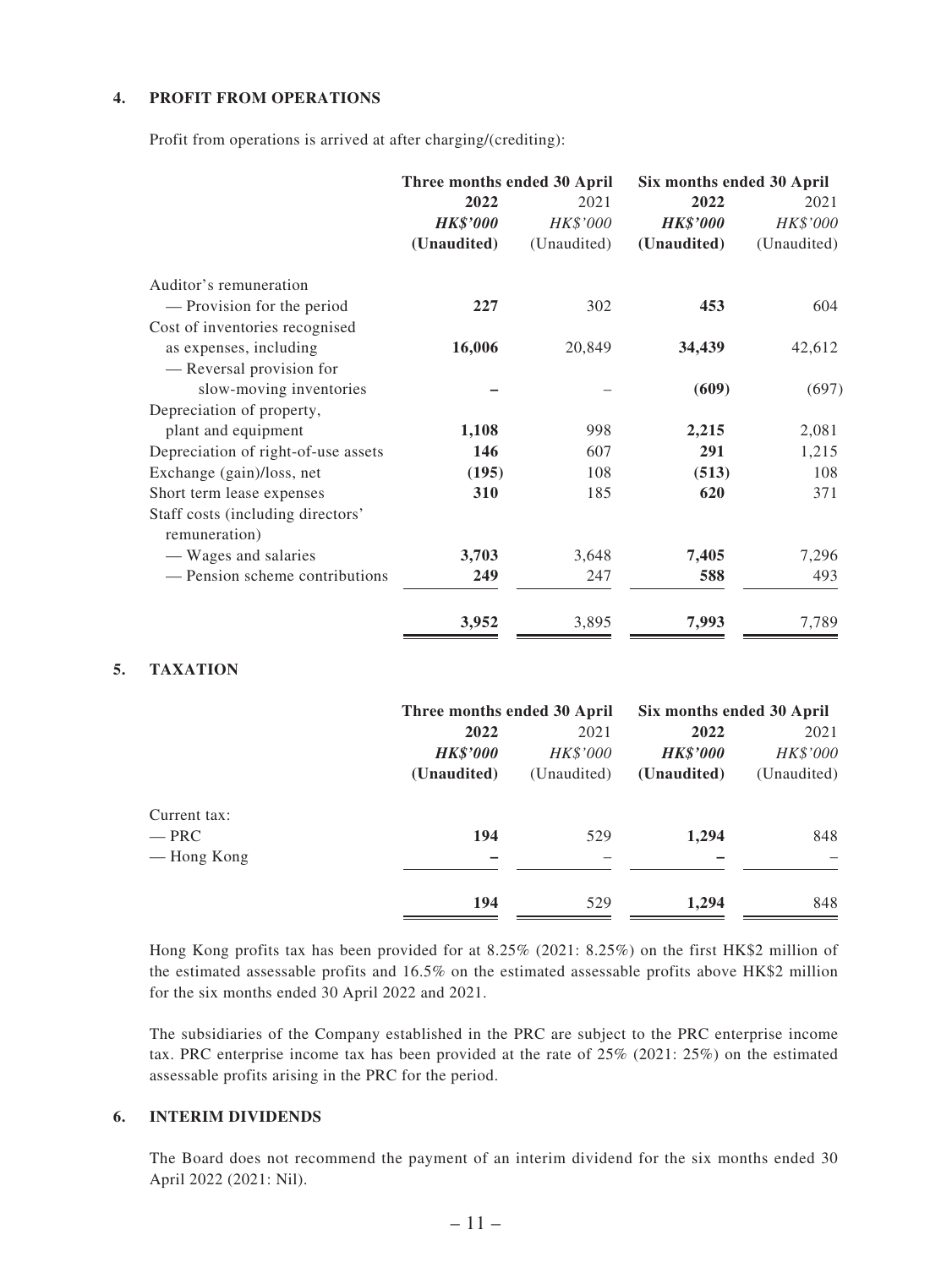### **7. EARNINGS PER SHARE**

The basic earnings per share for the period are calculated based on the following data:

|                                                                                                  | Three months ended 30 April |                  | Six months ended 30 April |             |
|--------------------------------------------------------------------------------------------------|-----------------------------|------------------|---------------------------|-------------|
|                                                                                                  | 2022                        | 2021             | 2022                      | 2021        |
|                                                                                                  | <b>HK\$'000</b>             | HK\$'000         | <b>HK\$'000</b>           | HK\$'000    |
|                                                                                                  | (Unaudited)                 | (Unaudited)      | (Unaudited)               | (Unaudited) |
| Profit attributable to owners of<br>the Company for the purpose of<br>calculating basic earnings |                             |                  |                           |             |
| per share                                                                                        | 752                         | 904              | 3,099                     | 1,674       |
|                                                                                                  |                             | Number of shares |                           |             |
|                                                                                                  | Three months ended 30 April |                  | Six months ended 30 April |             |
|                                                                                                  | 2022                        | 2021             | 2022                      | 2021        |
|                                                                                                  | '000                        | '000'            | $\bm{v}$                  | 000'        |
| Weighted average number of<br>ordinary shares for the purpose<br>of calculating basic earnings   |                             |                  |                           |             |
| per share                                                                                        | 649,540                     | 649,540          | 649,540                   | 649,540     |

No diluted earnings per share is calculated for the three months and six months ended 30 April 2022 and 2021 as there was no dilutive potential ordinary share in existence.

### **8. PROPERTY, PLANT AND EQUIPMENT**

|                                |             |                 | <b>Plant molds</b> | Furniture                | <b>Building</b> |              |             |
|--------------------------------|-------------|-----------------|--------------------|--------------------------|-----------------|--------------|-------------|
|                                | Motor       | Office          | and                | and                      | and             | Construction |             |
|                                | vehicles    | equipment       | machinery          | fixtures                 | structure       | in progress  | Total       |
|                                | HK\$'000    | <b>HK\$'000</b> | HK\$'000           | HK\$'000                 | HK\$'000        | HK\$'000     | HK\$'000    |
|                                | (Unaudited) | (Unaudited)     | (Unaudited)        | (Unaudited)              | (Unaudited)     | (Unaudited)  | (Unaudited) |
| Six months ended 30 April 2022 |             |                 |                    |                          |                 |              |             |
| Opening net book value         | 1,829       | 426             | 4,334              | 9                        | 66,243          | 974          | 73,815      |
| <b>Additions</b>               | 279         | 99              | 49                 | $\overline{\phantom{0}}$ | 1,113           | 18           | 1,558       |
| Depreciation                   | (175)       | (99)            | (170)              | (1)                      | (1,770)         |              | (2,215)     |
| Translation difference         |             |                 | 4                  |                          | 55              |              | 59          |
| Closing net carrying amount    | 1,933       | 426             | 4,217              | 8                        | 65,641          | 992          | 73,217      |
| At 30 April 2022               |             |                 |                    |                          |                 |              |             |
| Cost                           | 5,396       | 2,954           | 38,707             | 858                      | 114,604         | 992          | 163,511     |
| Accumulated depreciation       | (3, 463)    | (2,528)         | (34, 490)          | (850)                    | (48, 963)       |              | (90, 294)   |
| Net carrying amount            | 1,933       | 426             | 4,217              | 8                        | 65,641          | 992          | 73,217      |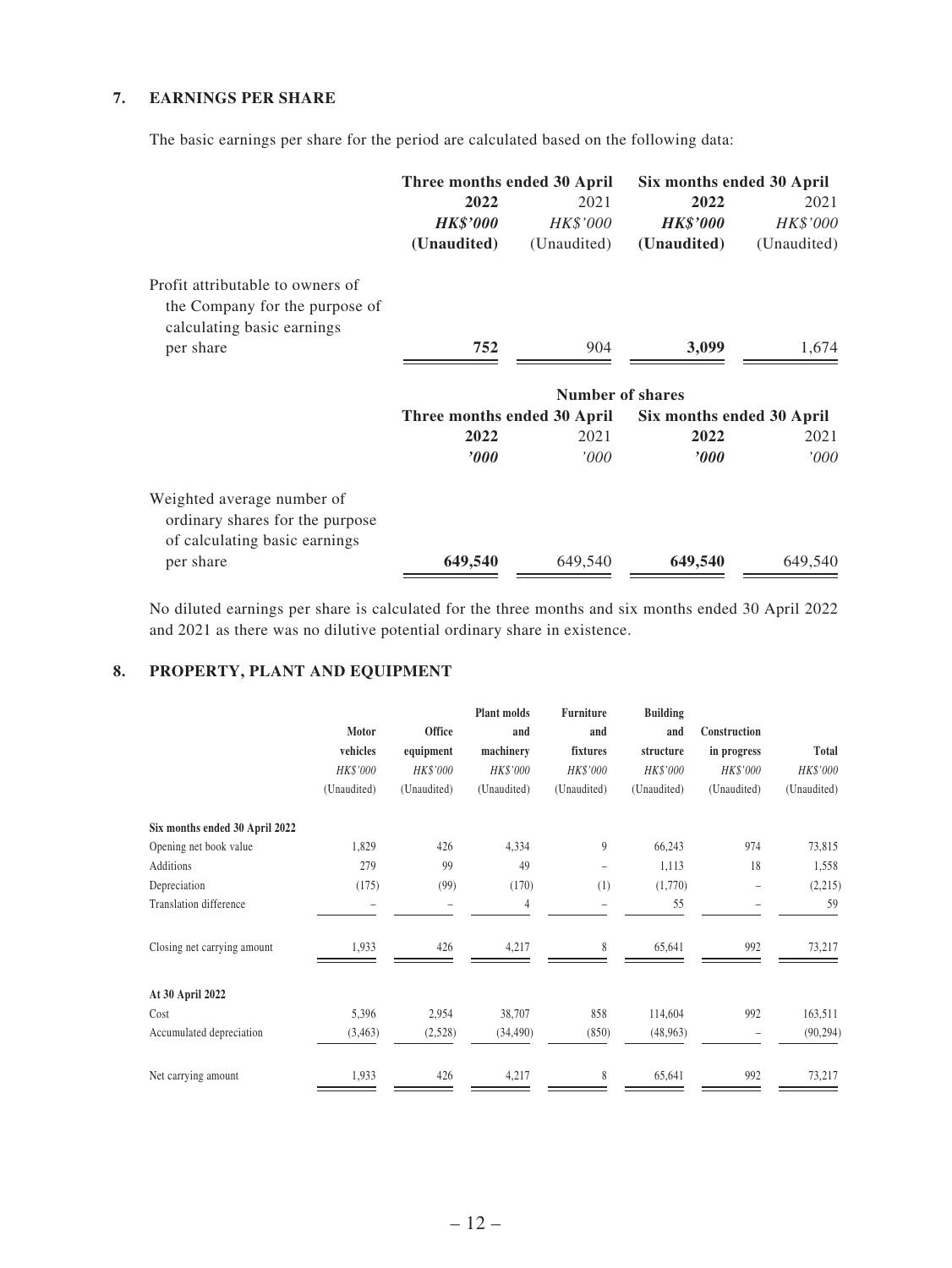### **9. RIGHT-OF-USE ASSETS**

|                         | Leasehold<br>land<br>HK\$'000<br>(Unaudited) | <b>Buildings</b><br>leased for<br>own use<br>HK\$'000<br>(Unaudited) | <b>Office</b><br>equipment<br>leased for<br>own use<br>HK\$'000<br>(Unaudited) | <b>Total</b><br>HK\$'000<br>(Unaudited) |
|-------------------------|----------------------------------------------|----------------------------------------------------------------------|--------------------------------------------------------------------------------|-----------------------------------------|
| Net carrying amount at  |                                              |                                                                      |                                                                                |                                         |
| 1 November 2021         | 4,317                                        | 419                                                                  | 65                                                                             | 4,801                                   |
| Depreciation            | (148)                                        | (133)                                                                | (10)                                                                           | (291)                                   |
| Translation differences | 27                                           |                                                                      |                                                                                | 27                                      |
| Net carrying amount at  |                                              |                                                                      |                                                                                |                                         |
| 30 April 2022           | 4,196                                        | 286                                                                  | 55                                                                             | 4,537                                   |

### **10. INVENTORIES**

|                                             | As at           | As at      |
|---------------------------------------------|-----------------|------------|
|                                             | 30 April        | 31 October |
|                                             | 2022            | 2021       |
|                                             | <b>HK\$'000</b> | HK\$'000   |
|                                             | (Unaudited)     | (Audited)  |
| Merchandise                                 | 16,852          | 17,713     |
| Less: provision for slow-moving inventories | (2,762)         | (3, 497)   |
|                                             | 14,090          | 14,216     |

### **11. ACCOUNTS RECEIVABLE**

| As at           | As at      |
|-----------------|------------|
| 30 April        | 31 October |
| 2022            | 2021       |
| <b>HK\$'000</b> | HK\$'000   |
| (Unaudited)     | (Audited)  |
| 22,370          | 22,787     |
| (1,288)         | (1, 475)   |
| 21,082          | 21,312     |
|                 |            |

Accounts receivable are non-interest bearing and they are recognised at their original invoice amounts which represent their fair value at initial recognition.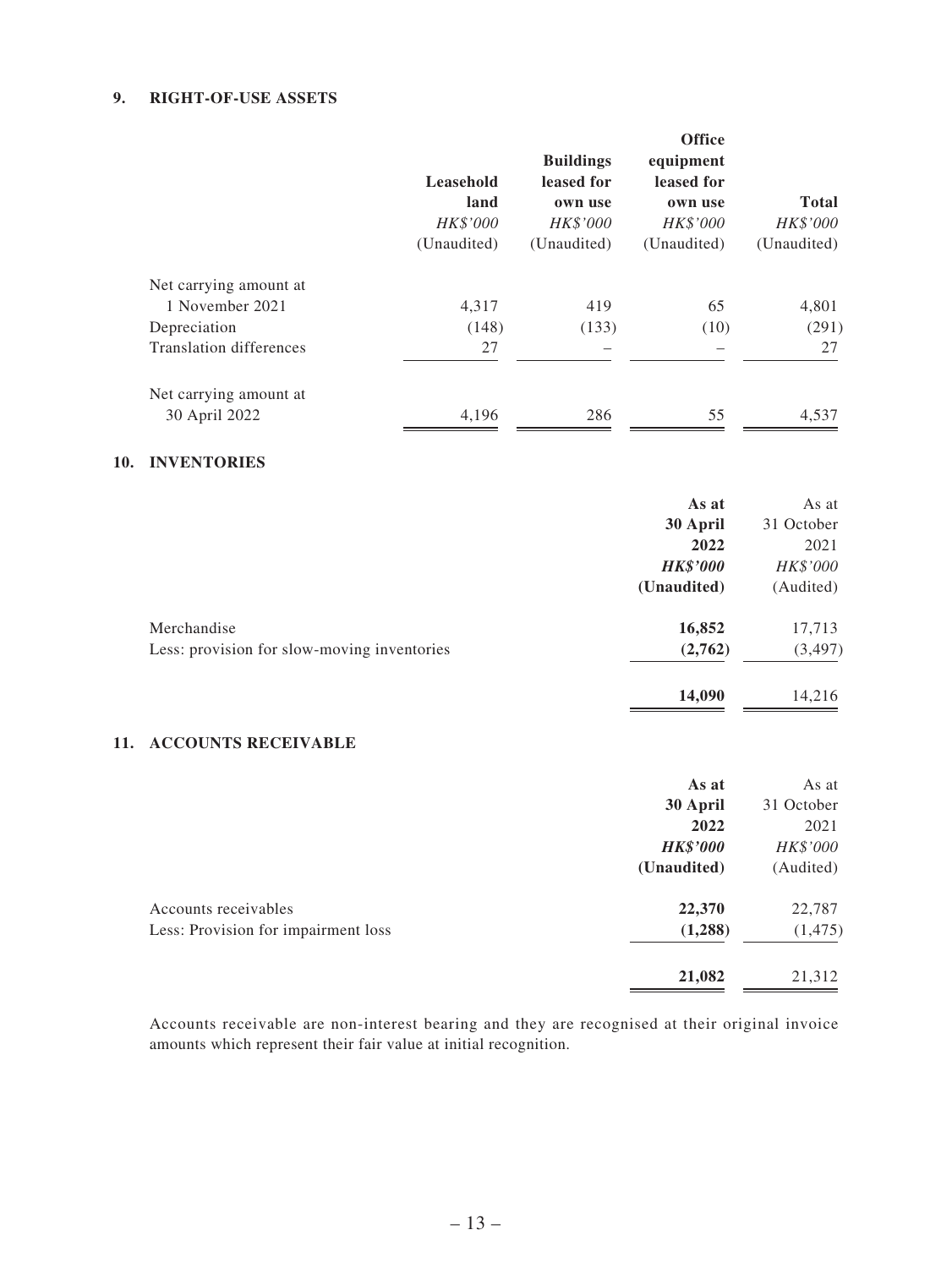The Group has a policy of generally allowing a credit period of 60 to 120 days to its trade customers. An ageing analysis of accounts receivable as at the reporting date, based on invoice date, is as follows:

|                                 | As at           | As at      |
|---------------------------------|-----------------|------------|
|                                 | 30 April        | 31 October |
|                                 | 2022            | 2021       |
|                                 | <b>HK\$'000</b> | HK\$'000   |
|                                 | (Unaudited)     | (Audited)  |
| Outstanding balances with ages: |                 |            |
| Within 90 days                  | 21,596          | 21,813     |
| $91-180$ days                   | 543             | 432        |
| $181 - 365$ days                | 108             | 18         |
| Over 365 days                   | 123             | 524        |
|                                 | 22,370          | 22,787     |

#### **12. CASH AND CASH EQUIVALENTS AND PLEDGED BANK DEPOSITS**

**13.** 

|                                                       | As at           | As at      |
|-------------------------------------------------------|-----------------|------------|
|                                                       | 30 April        | 31 October |
|                                                       | 2022            | 2021       |
|                                                       | <b>HK\$'000</b> | HK\$'000   |
|                                                       | (Unaudited)     | (Audited)  |
| Cash at bank and in hand                              | 64,515          | 72,290     |
| Less: pledged bank deposits for banking facilities    | (9,020)         | (9,020)    |
| Cash at bank and in hand                              | 55,495          | 63,270     |
| Less: bank overdraft (note 13)                        | (1,700)         |            |
| Cash and cash equivalents                             | 53,795          | 63,270     |
| Pledged bank deposits analysed for reporting purposes |                 |            |
| as non-current assets                                 | 9,020           | 9,020      |
| <b>BANK OVERDRAFT</b>                                 |                 |            |
|                                                       | As at           | As at      |
|                                                       | 30 April        | 31 October |
|                                                       | 2022            | 2021       |
|                                                       | <b>HK\$'000</b> | HK\$'000   |
|                                                       | (Unaudited)     | (Audited)  |
| Bank overdraft repayable on demand                    | 1,700           |            |

The Group's bank overdraft was denominated in Hong Kong Dollars and bore interest, at the higher of HIBOR or prime rate. The bank overdraft was part of the Group's banking facilities.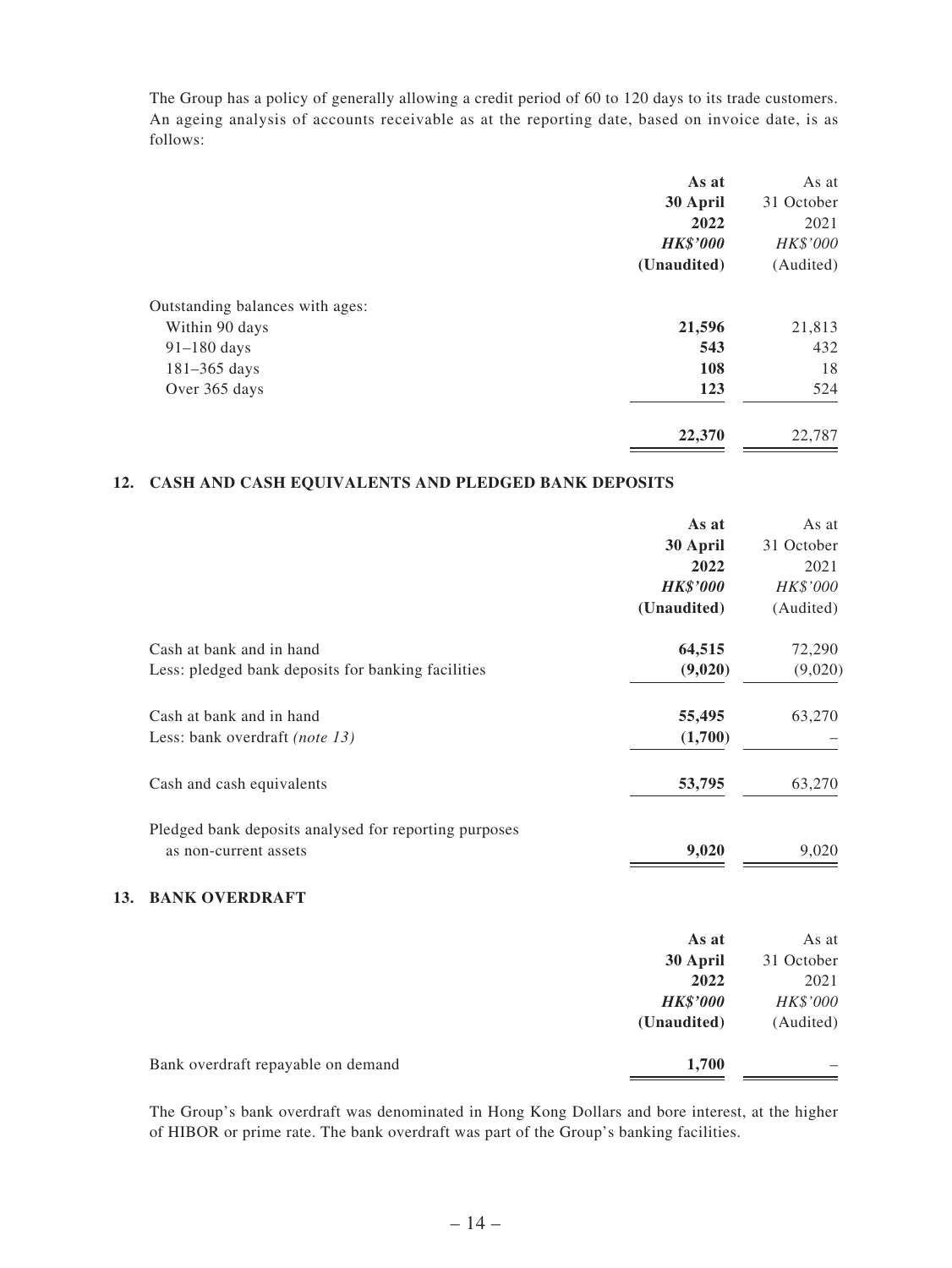### **14. ACCOUNTS AND BILLS PAYABLE**

The credit terms granted by suppliers are generally for a period of 60–180 days. The ageing analysis of accounts and bills payable as at the reporting date, based on invoice date, is as follows:

|                                 | As at           | As at      |
|---------------------------------|-----------------|------------|
|                                 | 30 April        | 31 October |
|                                 | 2022            | 2021       |
|                                 | <b>HK\$'000</b> | HK\$'000   |
|                                 | (Unaudited)     | (Audited)  |
| Outstanding balances with ages: |                 |            |
| Within 90 days                  | 8,238           | 4,876      |
| $91-180$ days                   | 8,686           | 12,100     |
| Over 180 days                   | 440             | 3,162      |
|                                 | 17,364          | 20,138     |

|                                   | As at           | As at      |
|-----------------------------------|-----------------|------------|
|                                   | 30 April        | 31 October |
|                                   | 2022            | 2021       |
|                                   | <b>HK\$'000</b> | HK\$'000   |
|                                   | (Unaudited)     | (Audited)  |
| Contract liabilities arising from |                 |            |
| — Sales of goods                  | 7,559           | 6,115      |

#### **16. LOAN FROM A SHAREHOLDER**

The loans from a shareholder represented amount due to a substantial shareholder of the Company who has control over the Group. The balance was regarded as amount due to a related party.

The loans were unsecured and interest bearing at 5.25% per annum (2021: 5.25%) per annum.

Except for the loan from a shareholder of HK\$500,000 as at 30 April 2022 (as at 31 October 2021 HK\$4,391,000), they were not repayable within twelve months from the reporting date as at 30 April 2022 and 31 October 2021.

The directors of the Company consider that the fair values of the loans are not materially different from their carrying amounts.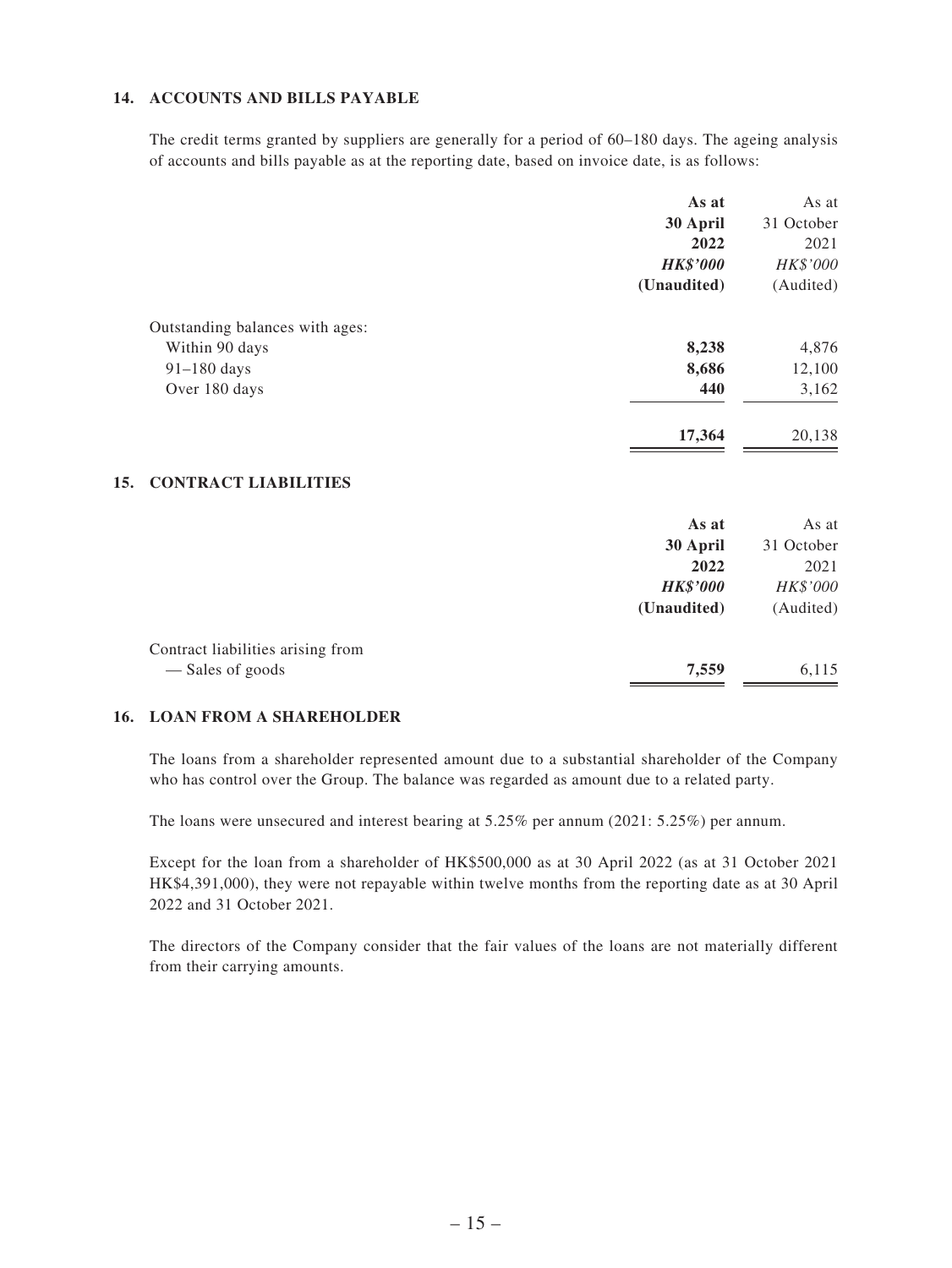### **17. RELATED PARTY TRANSACTIONS**

(a) In addition to the transactions and balances disclosed elsewhere in these unaudited consolidated financial statements, the Group had the following transactions with related parties during the period:

|                                     | Three months ended 30 April |                 | Six months ended 30 April |             |
|-------------------------------------|-----------------------------|-----------------|---------------------------|-------------|
|                                     | 2022<br>2021                |                 | 2022                      | 2021        |
|                                     | <b>HK\$'000</b>             | <b>HK\$'000</b> | <b>HK\$'000</b>           | HK\$'000    |
|                                     | (Unaudited)                 | (Unaudited)     | (Unaudited)               | (Unaudited) |
| Interest expenses <i>(note (i))</i> | 231                         | 257             | 357                       | 385         |
| Short term lease expenses           |                             |                 |                           |             |
| (note (ii))                         | 173                         |                 | 347                       |             |

*Notes:*

- (i) Interest expenses were paid to a shareholder in accordance with the terms as set out in note 16.
- (ii) Short term lease expense were paid to a company which is owned by a beneficial shareholders of the Company.
- (b) Included in staff costs is key management personnel compensation (including executive directors' remuneration) which comprises the following categories:

|                 | Three months ended 30 April |                 | Six months ended 30 April |
|-----------------|-----------------------------|-----------------|---------------------------|
| 2022            | 2021                        | 2022            | 2021                      |
| <b>HK\$'000</b> | <b>HK\$'000</b>             | <b>HK\$'000</b> | HK\$'000                  |
| (Unaudited)     | (Unaudited)                 | (Unaudited)     | (Unaudited)               |
|                 |                             |                 |                           |
|                 |                             |                 |                           |
| 1,062           | 1,014                       | 2,124           | 2,029                     |
|                 |                             |                 |                           |
| 14              | 14                          | 27              | 27                        |
|                 |                             |                 | 2,056                     |
|                 | 1,076                       | 1,028           | 2,151                     |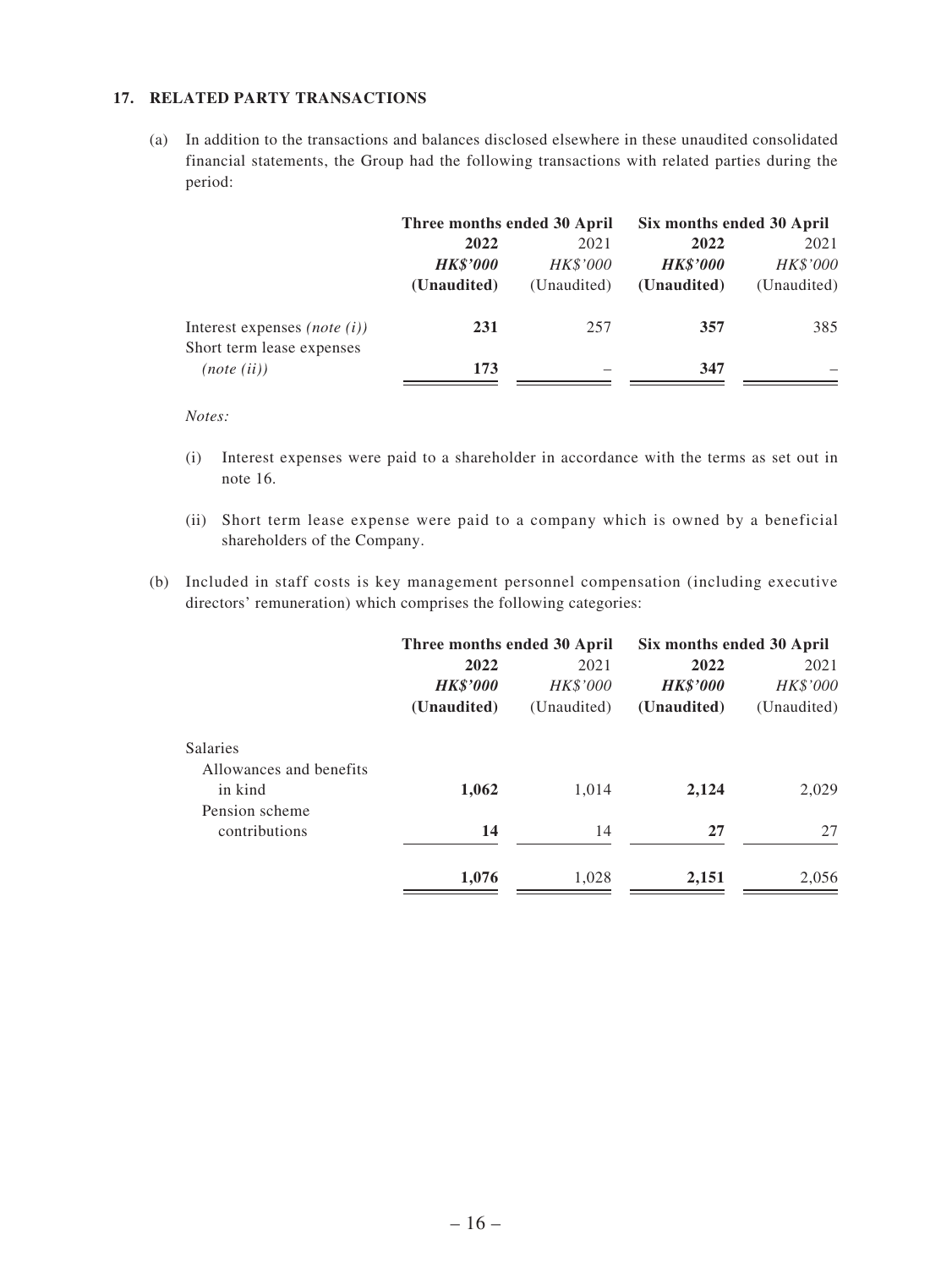## **MANAGEMENT DISCUSSION AND ANALYSIS**

### **Business Review and Prospects**

The total revenue of the Group for the six months ended 30 April 2022 (" This Period") decreased by 16% to HK\$49,740,000 when compared with that of the last corresponding period for six months ended 30 April 2021 ("Last Period") HK\$59,211,000 as the revenue of our environment-friendly products business decreased by 29% from Last Period HK\$45,922,000 to This Period HK\$32,618,000 under tough industrial market in China but the revenue of our water supply plant business increased by 29% from Last Period HK\$13,289,000 to This Period HK\$ 17,122,000 as our water supply plant has started to supply processed water to rural area near Jing-Jing New City, Baodi District of Tianjin City to replace their underground water usage.

The National Bureau of Statistics of the People's Republic of China (the "Bureau of Statistic of the PRC") recently announced that the manufacturing Purchasing Managers' Index (the "PMI") was 49.6 in May 2022, continuous three months below threshold 50 indicating contraction of China manufacturers' purchase. In the process of transforming the Chinese economy to the "new normal" era with the new growth model emphasizing domestic consumption and quality, there are risks of decline in demand of low-end machinery and equipment but also opportunities under the national strategies of "Energy Conservation and Emission Reduction". Leverage on the Group's past experience in this area, the Group will source supply of new products or services which fulfill the policy of energy conservation and emission reduction in China, although we will monitor the situation cautiously and adjust our development plan accordingly. Certain products of our environment-friendly products business were applied in the marine machinery sectors and clean energy sectors such as hydropower and wind power facilities. As the increase of international concerns of environmental protections, we believe that there will be a brighter prospect for our environment-friendly products business.

The water supply plant in Tianjin has the exclusive right to supply processed water to certain areas inside and near Baodi District of Tianjin City including Jing-Jin New City. Under the Beijing-Tangshan Intercity Railways and Tianjin Binhai New Area Intercity Railway (together as the "New Intercity Railways"), there will be a railway station in Baodi district near our water supply plant in Tianjin. It was believed that the completion of the New Intercity Railways in future will promote the integrative and cooperative economic development of the Baodi District and Jing-Jin New City which will benefit our Group's water supply plant in Tianjin.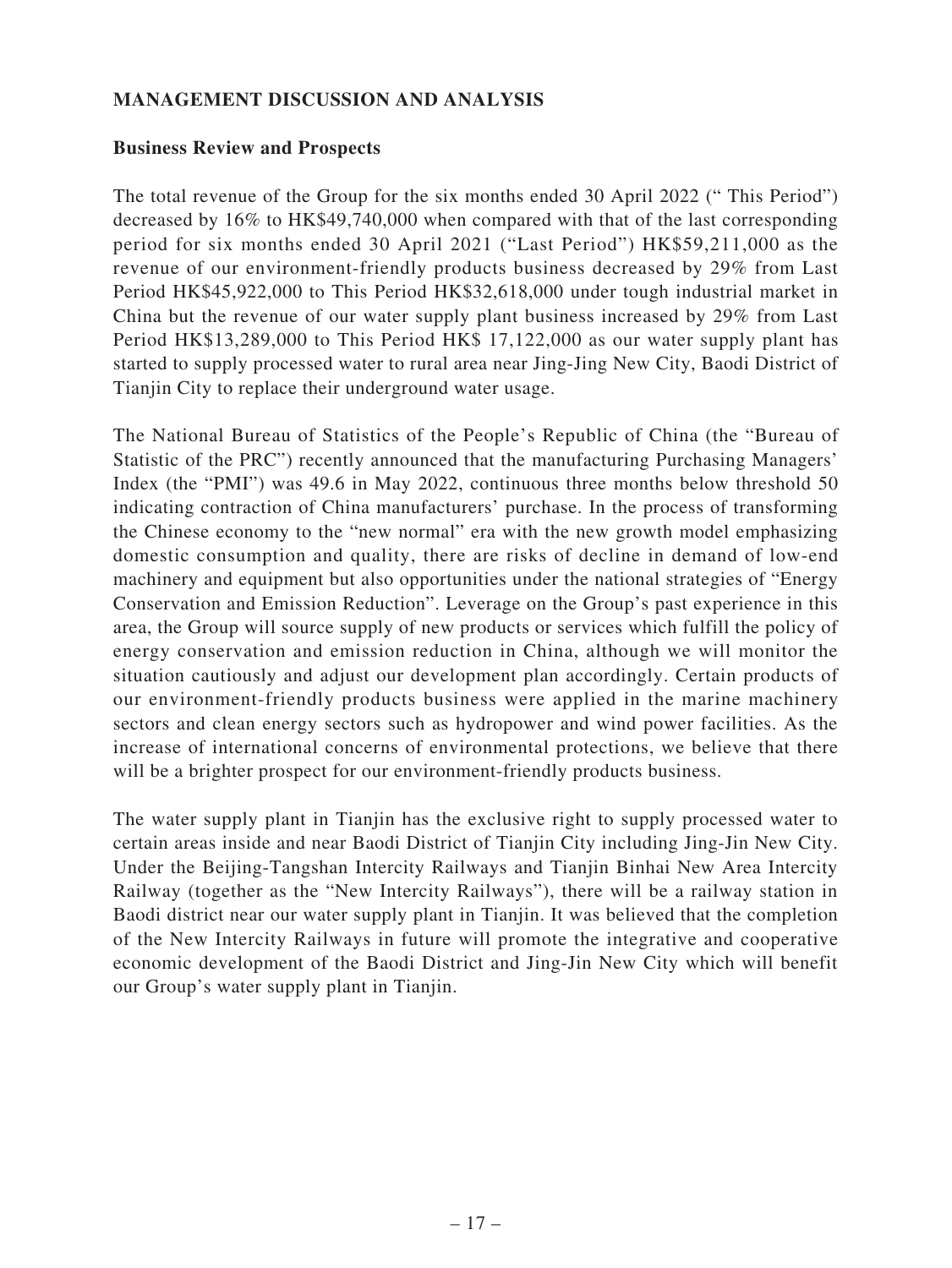## **Financial Review**

The Group's total revenue for the period ended 30 April 2022 was HK\$49,740,000, representing a decrease of 16% as compared with the last corresponding period (six months ended 30 April 2021: HK\$59,211,000). It was due to the decrease of our environment- friendly product business's sales under tough industrial market in China.

The gross profit of the Group for the six months ended 30 April 2022 was amounted to HK\$15,301,000 which represented a decrease of 8% when compared with that of last corresponding period (six months ended 30 April 2021: HK\$16,599,000) due to decrease in the Group's total revenue. Under the favorable fluctuation of foreign currencies, especially the depreciation of Japanese Yen, one of the major currencies for our Group's purchase activities, the gross profit margin of the Group for This Period was 31% which is higher than that of Last Period (six months ended 30 April 2021: 28%).

The Group's other income, gains and losses for the six months ended 30 April 2022 was HK\$2,891,000 representing a increase of 108% due to increase of the agency service income.

The Group's administrative expenses for the six months ended 30 April 2022 was amounted to HK\$11,579,000 representing a decrease of 5% compared with the last corresponding period (six months ended 30 April 2021: HK\$12,125,000) due to decrease of rental expenses. The Group's selling expenses for the six months ended 30 April 2022 was amounted to HK\$1,959,000, representing a decrease of 18% compared with the last corresponding period (six months ended 30 April 2021: HK\$2,389,000) due to decrease of exhibition cost and travelling expenses in This Period.

The Group recorded a profit attributable to owners of the Company for the six months ended 30 April 2022 amounted to HK\$3,099,000 (six months ended 30 April 2022 amounted to HK\$1,674,000).

## **Liquidity and Finance Resources**

During the period under the review, the Group financed its operations by internally generated cash flow, banking facilities provided by banks and loans from shareholders. As at 30 April 2022, the Group had net current assets of HK\$44,656,000 (31 October 2021: HK\$33,672,000) including bank balances and cash of approximately HK\$53,795,000 (31 October 2021: HK\$63,270,000). The current ratio, being the ratio of current assets to current liabilities, was approximately 1.84 as at 30 April 2022 (31 October 2021: 1.47). The Group's inventory turnover was about 74 days (31 October 2021: 62 days). The Group's accounts receivable turnover was about 77 days (31 October 2021: 66 days). The increase in accounts receivable turnover and inventory turnover was due to decrease in the Group's total revenue in This Period.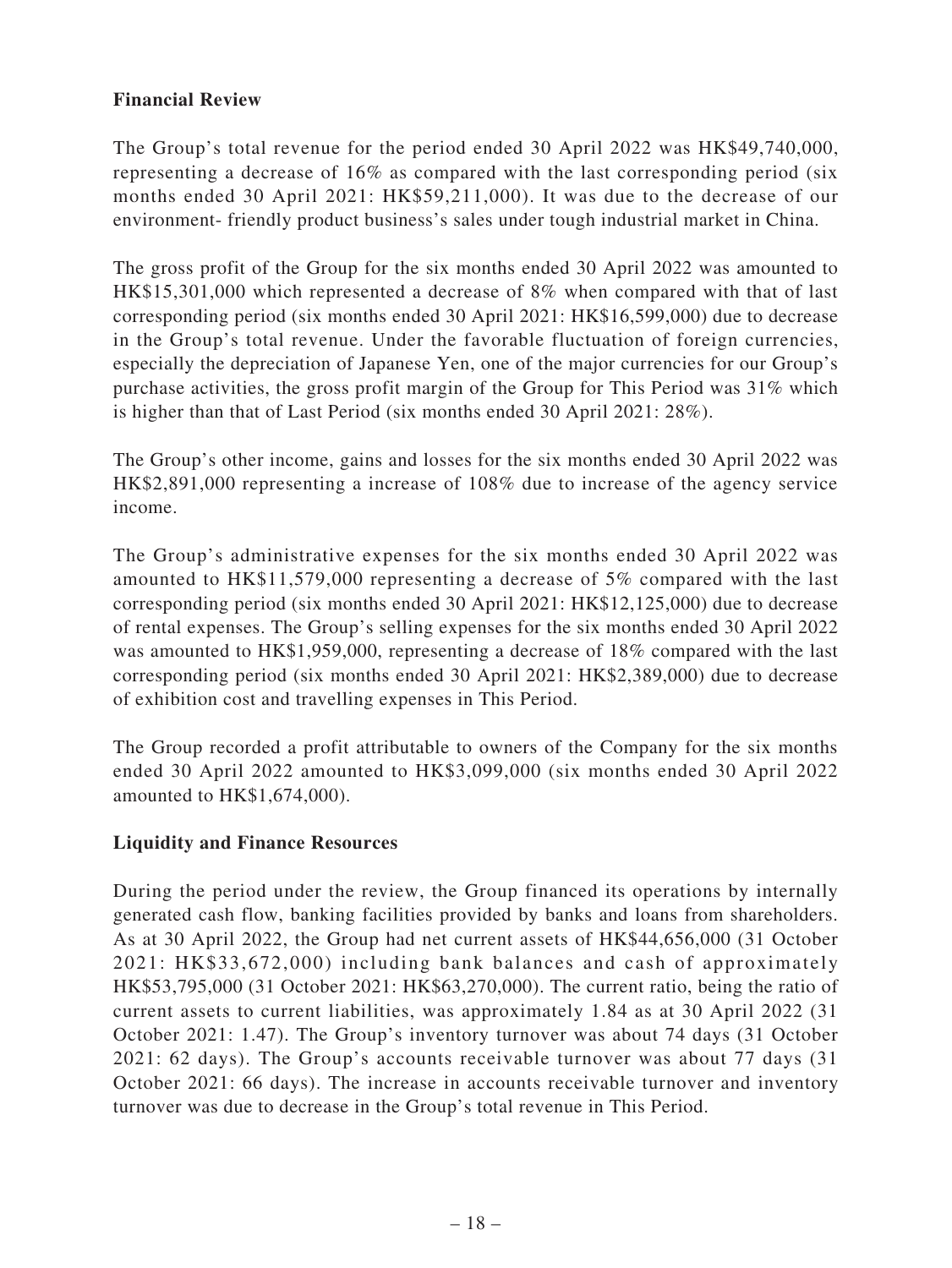# **Capital Structure**

The shares of the Company were listed on the GEM board of the Stock Exchange on 5 December 2001. Except for the share options under the pre-IPO share option scheme were exercised at the exercise price of HK\$0.01 per share, resulting in the issue of 96,740,000 ordinary shares of HK\$0.01each for a total consideration of HK\$967,000 in November 2005, there has been no material change in the capital structure of the Company since that date. The capital of the Group comprises only ordinary shares.

## **Gearing ratio**

The gearing ratio (define as the total borrowing over total equity, including minority interests) as at 30 April 2022 decreased to 11% (31 October 2021: 12%) due to increase of the total equity during This Period.

### **Treasury policies**

The Group adopts a conservative approach towards it treasury policies. The Group strives to reduce exposure to credit risk by performing ongoing credit evaluations of the financial conditions of its customers. To manage liquidity risk, the Board closely monitors the Group's liquidity position to ensure that the liquidity structure of the Group's assets, liabilities and commitments can meet its funding requirement.

### **Foreign Exchange Exposure**

The Group's purchases are denominated in Japanese Yen, Sterling Pounds, Euro and US Dollars. The sales of the Group are predominantly in RMB and Hong Kong Dollars. The Group will review and monitor from time to time the risk relating to foreign exchanges.

### **Charge on Group assets and contingent liabilities**

As at 30 April 2022, the Group had pledged its bank deposits of approximately HK\$9 million (31 October 2021: HK\$9 million) to secure its banking facilities. Save as aforesaid, the Group did not have any other significant contingent liabilities as at 30 April 2022 (31 October 2021: Nil).

### **Information on Employees**

As at 30 April 2022, the Group had 76 employees (2021: 72) working in Hong Kong and PRC. Employees are remunerated according to their performance and work experience. On top of basic salaries, discretionary bonus and share option may be granted to eligible staff by reference to the Group's performance as well as individual's performance. The total staff cost (including remuneration of the Directors and mandatory provident funds contributions) for the six months ended 30 April 2022 amounted to approximately HK\$8.0 million (for the six months ended 30 April 2021: HK\$7.8 million). The dedication and hard work of the Group's staff during the six months ended 30 April 2022 are generally appreciated and recognized.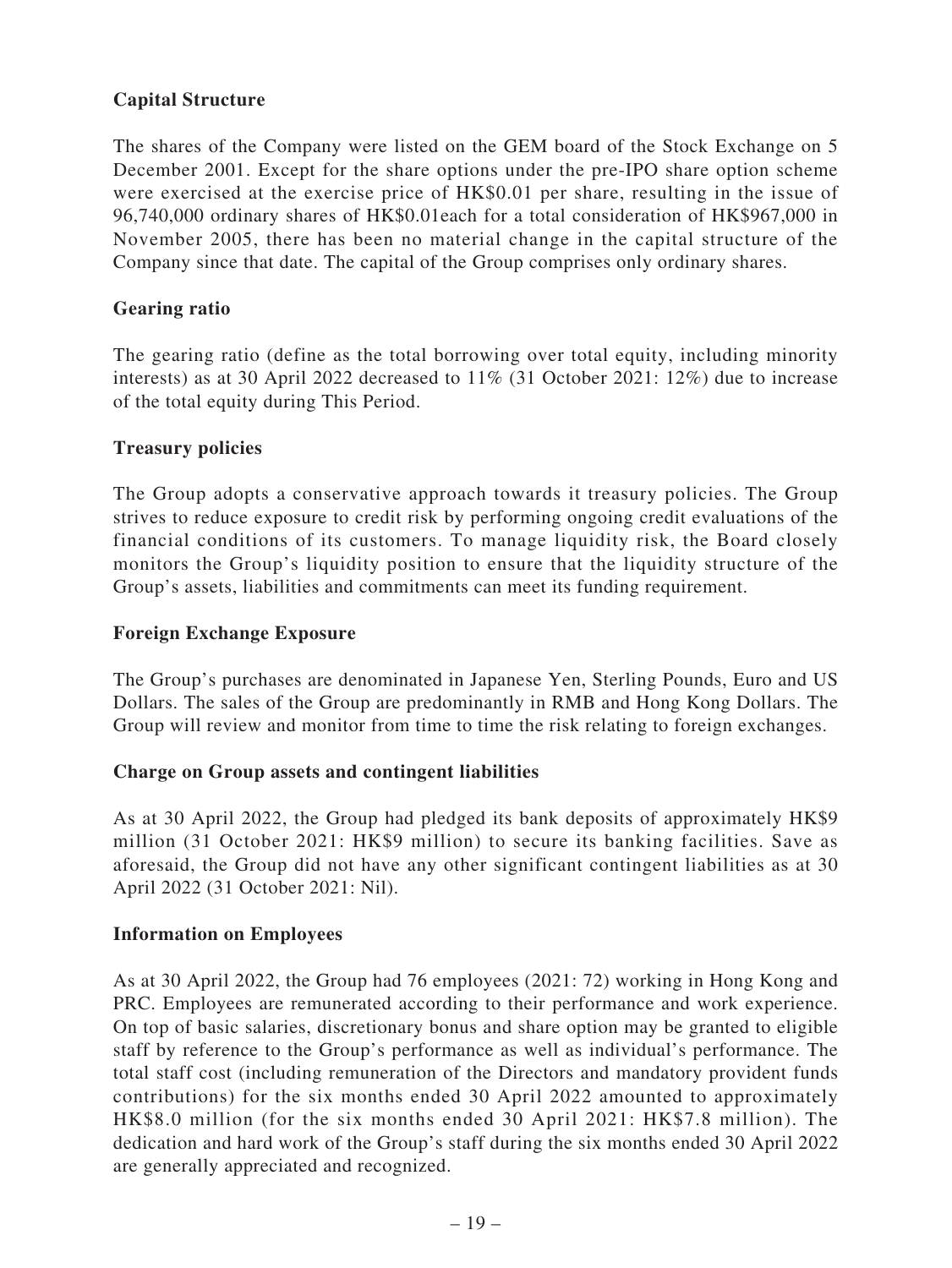# **Contingent liabilities**

The Group had no material contingent liabilities at 30 April 2022 (31 October 2021: Nil).

## **Material acquisitions, disposal of subsidiaries and affiliated companies**

During the six months ended 30 April 2022, the Group did not have any material acquisitions, disposals of subsidiaries and affiliated companies.

# **DIRECTORS' AND CHIEF EXECUTIVES' INTERESTS AND SHORT POSITIONS IN SHARES, UNDERLYING SHARES AND DEBENTURES**

As at 30 April 2022, the interests and short positions of the Directors and chief executives of the Company in the shares, underlying shares and debentures of the Company or any of its associated corporations (within the meaning of Part XV of Securities and Futures Ordinance ("SFO")) which were notified to the Company and the Stock Exchange pursuant to Divisions 7 and 8 of Part XV of the SFO (including interests or short positions which they were taken or deemed to have under such provisions of the SFO), or which were recorded in the register required to be kept by the Company pursuant to Section 352 of the SFO, or which were required, pursuant to Rules 5.46 to 5.68 of the GEM Listing Rules, to be notified to the Company and the Stock Exchange, were as follows:

## **Aggregate long positions in ordinary shares and underlying shares of the Company**

As at 30 April 2022, none of the Directors and chief executives of the Company had any interests or short positions in any shares, underlying shares and debenture of the Company or any of its associated corporations (within the meaning of Part XV of the SFO) which would have to be notified to the Company and the Stock Exchange pursuant to Divisions 7 and 8 of Part XV of the SFO (including interests or short positions which they were taken or deemed to have under such provisions of the SFO), or which were recorded in the register required to be kept by the Company pursuant to Section 352 of the SFO, or which were required, pursuant to Rules 5.46 to 5.68 of the GEM Listing Rules, to be notified to the Company and the Stock Exchange.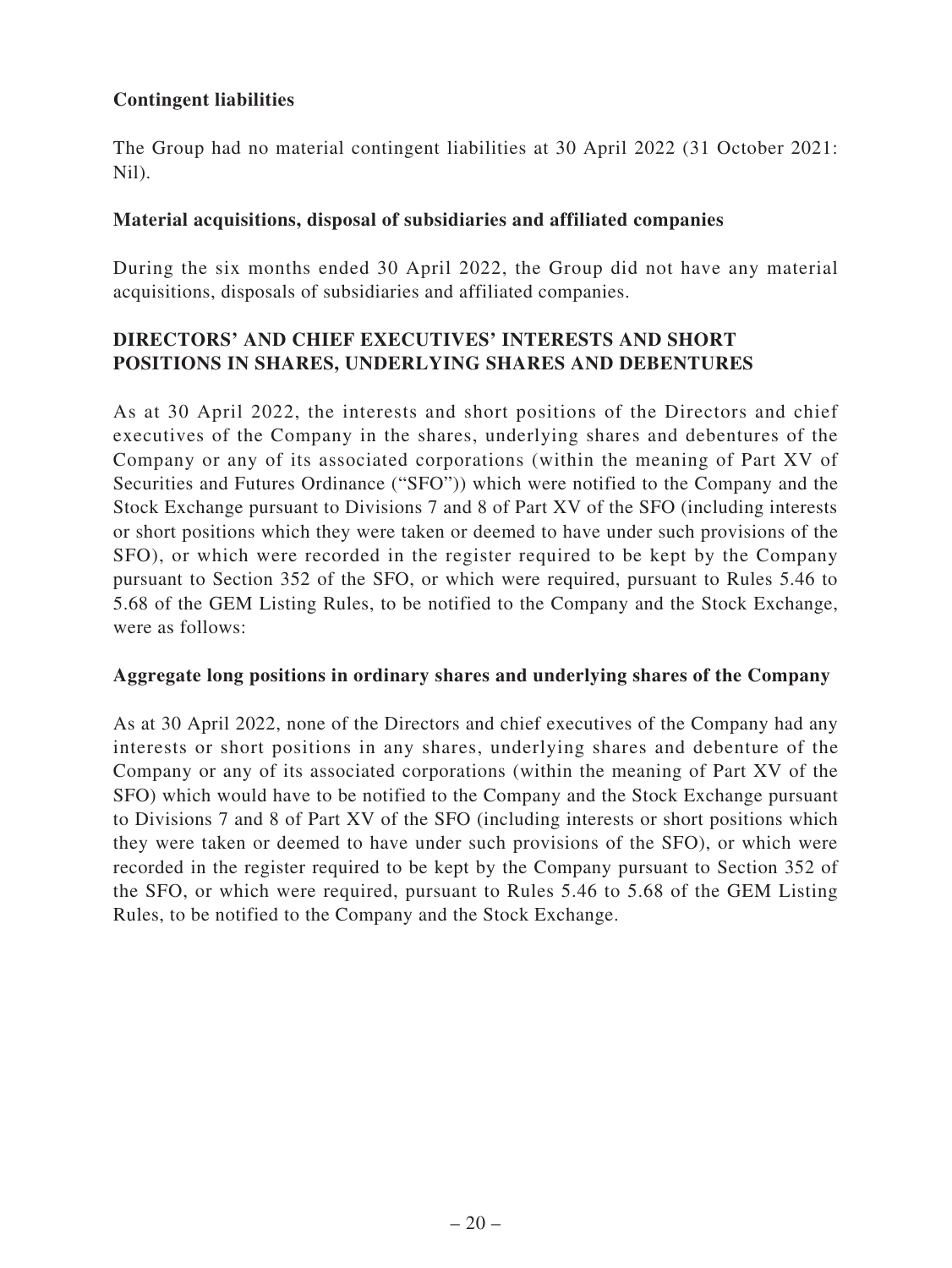# **SUBSTANTIAL SHAREHOLDERS' AND OTHER PERSONS' INTERESTS AND SHORT POSITIONS IN SHARES AND UNDERLYING SHARES**

So far as is known to the Directors or chief executives of the Company, as at 30 April 2022, the following persons (other than Directors or chief executives of the Company) had, or were deemed or taken to have interests or short positions in the shares or underlying shares of the Company which would fall to be disclosed to the Company and the Stock Exchange under the provisions of Divisions 2 and 3 of Part XV of the SFO or, which were recorded in the register required to be kept by the Company under Section 336 of the SFO were as follows:

### **Long positions in ordinary shares of the Company**

|                                              |                                                    | Number of<br>ordinary shares | $\%$ to<br>the Company's<br>held as at issued shares as at |
|----------------------------------------------|----------------------------------------------------|------------------------------|------------------------------------------------------------|
| <b>Name</b>                                  | Capacity and nature of interest                    | <b>30 April 2022</b>         | <b>30 April 2022</b>                                       |
| Lily Chiang (Note 1)                         | Founder of a discretionary trust                   | 344,621,200                  | 53.06                                                      |
| Virtue Trustees (Switzerland) AG<br>(Note 2) | Through a unit trust and controlled<br>corporation | 344,621,200                  | 53.06                                                      |
| Wide Sky Management Limited<br>(Note 2)      | Through a controlled corporation                   | 344,621,200                  | 53.06                                                      |
| Team Drive Limited (Note 2)                  | Directly beneficially owned                        | 344,621,200                  | 53.06                                                      |
| Dr. Pau Kwok Ping                            | Directly beneficially owned                        | 44,224,000                   | 6.81                                                       |

*Notes:*

- 1. Lily Chiang is the founder of the Lily Chiang Family Trust which indirectly holds 344,621,200 shares in the Company. Accordingly, Lily Chiang is deemed to be interested in such shares.
- 2. 344,621,200 shares are directly and beneficially held by Team Drive Limited which is wholly-owned by Wide Sky Management Limited, of which the entire issued shares are held by Virtue Trustees (Switzerland) AG. Wide Sky Management Limited and Virtue Trustees (Switzerland) AG are deemed to be interested in all the shares held by Team Drive Limited.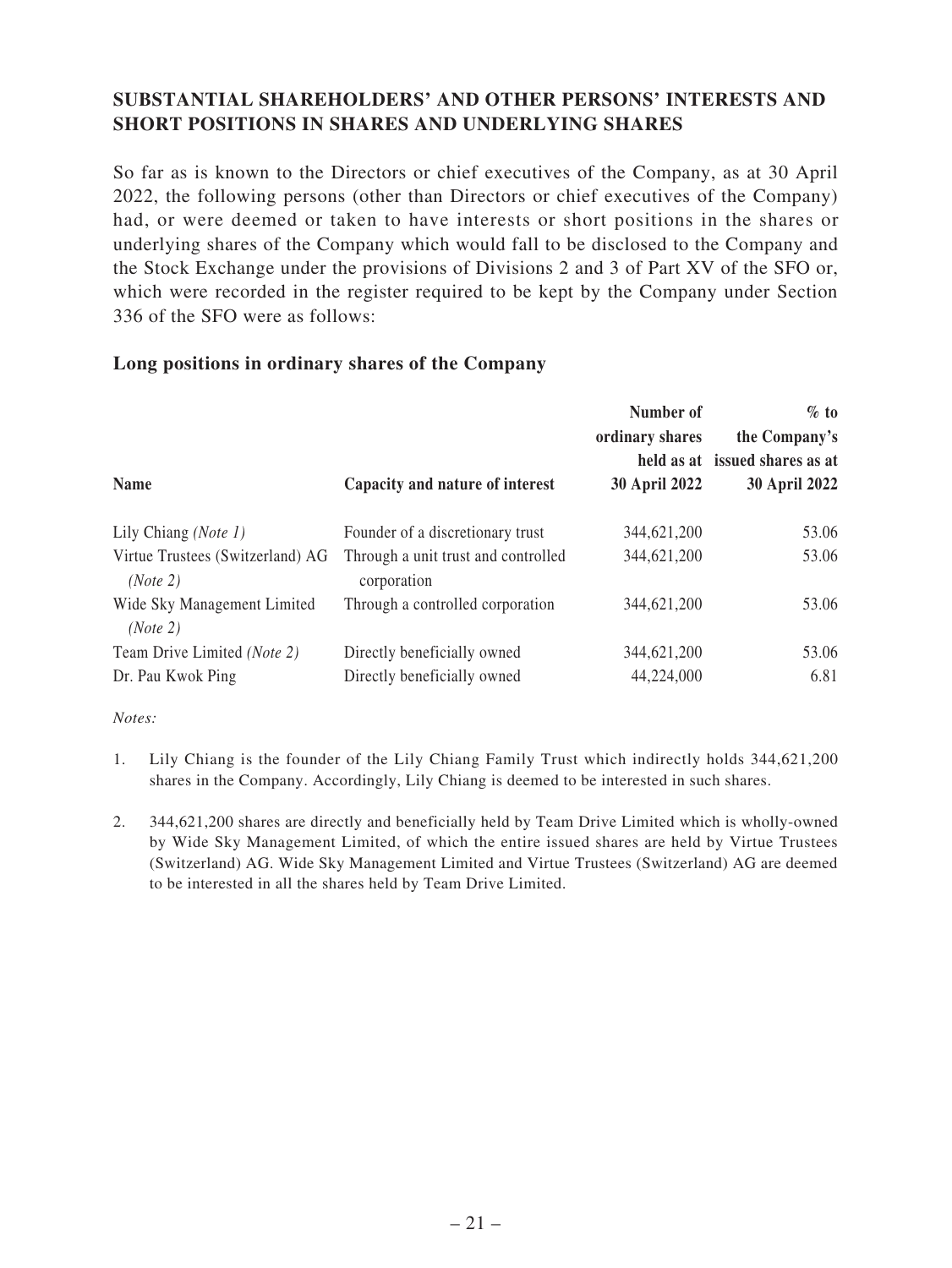# **PURCHASE, REDEMPTION OR SALE OF LISTED SECURITIES OF THE COMPANY**

Neither the Company, nor any of its subsidiaries purchased or sold any of the Company's listed securities during the six months ended 30 April 2022. The Company and its subsidiaries did not redeem any of its listed securities during the six months ended 30 April 2022.

# **CODE OF CONDUCT REGARDING SECURITIES TRANSACTIONS BY DIRECTORS**

The Company has adopted a Code of Practice for Securities Transactions by Directors and Designated Employees on terms no less exacting than the required standard of dealings set out in Rules 5.48 to 5.67 of the GEM Listing Rules. The Company has also made specific enquiry of all Directors who have confirmed their compliance with required standard set out in the Securities Code during the six months ended 30 April 2022.

# **CORPORATE GOVERNANCE**

The Company has complied with all the code provisions in the Corporate Governance Code and Corporate Governance Report (the "Code") contained in the Appendix 15 of the GEM Listing Rules throughout the six months ended 30 April 2022 except for the following:

The code provision A.6.7 of the Code requires that independent non-executive directors and other non-executive directors shall attend general meetings and develop a balanced understanding of the view of shareholders. Professor NI Jun, the independent nonexecutive director, was unable to attend the annual general meeting of the Company held on 31 March 2022 due to his other business commitments.

# **COMPETITION AND CONFLICT OF INTEREST**

None of the directors, the management shareholders or substantial shareholders of the Company or any of its respective associates has engaged in any business that competes or may compete, either directly or indirectly, with the businesses of the Group, as defined in the GEM Listing Rules, or has any other conflict of interests with the Group during six months ended 30 April 2022.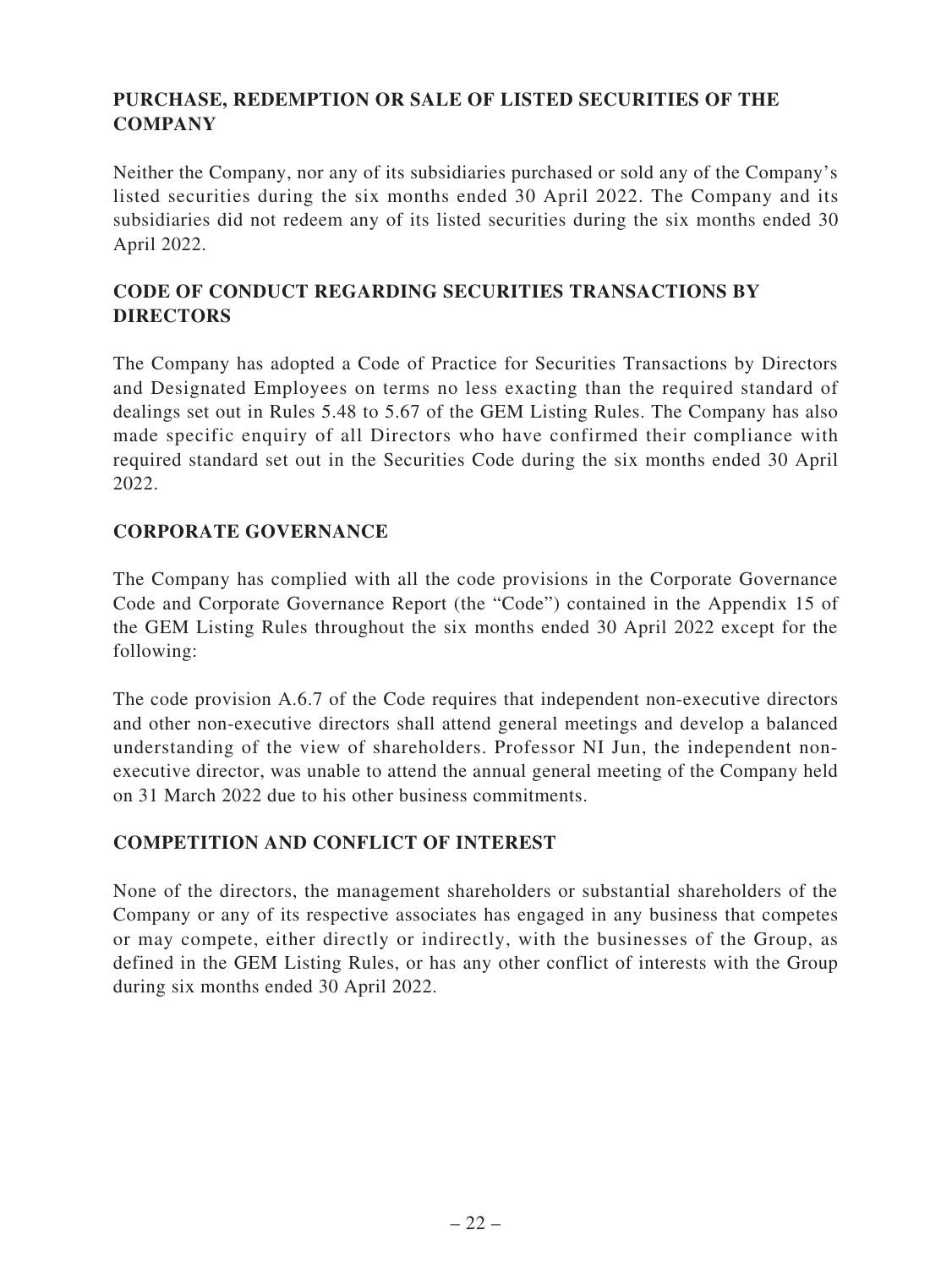## **REMUNERATION COMMITTEE**

The Company established a remuneration committee in March 2005. The primary duties of the remuneration committee are to review and make recommendation for the remuneration policy of the directors and senior management. The chairman of the remuneration committee is Ms. CHAN Siu Ping Rosa and other members include Mr. CHAU Kam Wing Donald and Professor NI Jun, all of them are independent nonexecutive directors of the Company.

## **NOMINATION COMMITTEE**

The Company established a nomination committee in February 2006. The principal duties of the nomination committee are to formulate nomination policy and make recommendation to the Board on nomination and appointment of the directors and board succession. The chairman of the nomination committee is Mr. CHAU Kam Wing Donald and other members include Ms. CHAN Siu Ping Rosa and Professor NI Jun, all of them are independent non-executive directors of the Company.

## **ENVIRONMENT, SOCIAL AND GOVERNANCE COMMITTEE**

The Company established an environment, social and governance committee ("ESG Committee") in January 2022. The principal duties of the ESG Committee are to advise and assist the Board of directors (the "Director(s)") of in managing matters relating to environment, social and governance. The chairman of the ESG committee is Mr. WU Cheng-wei and other members include LEUNG Wai Lun, CHAU Kam Wing Donald Ms. CHAN Siu Ping Rosa and Professor NI Jun.

## **AUDIT COMMITTEE**

The Company established an audit committee on 5 December 2001 with written terms of reference in compliance with Rules 5.28 and 5.33 of the GEM Listing Rules. The primary duties of the audit committee are to review and supervise the financial reporting process and internal controls system of the Group. The chairman of the audit committee is Mr. CHAU Kam Wing Donald and other members include Ms. CHAN Siu Ping Rosa and Professor NI Jun, all of them are independent non-executive directors of the Company.